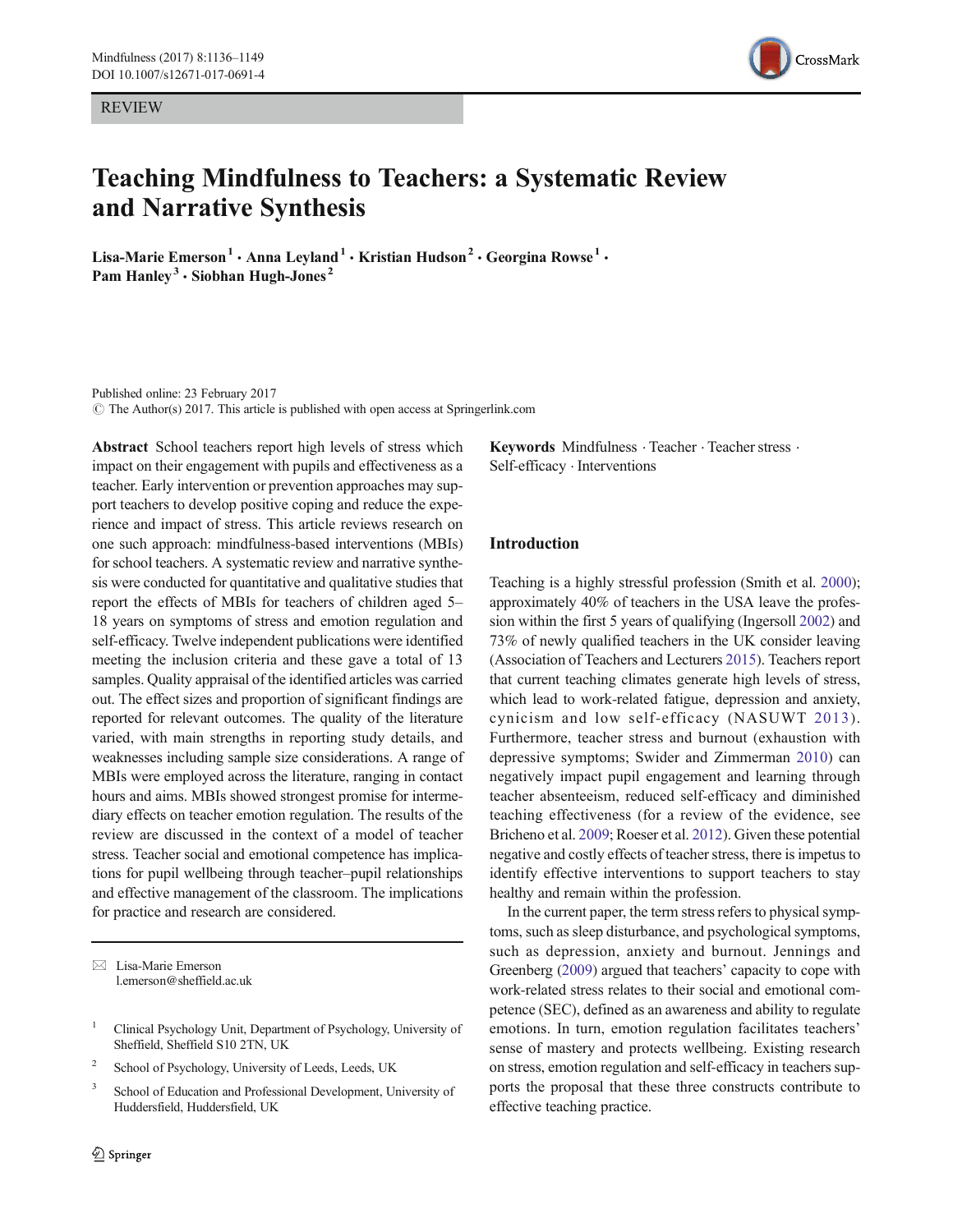Emotion regulation is the capacity to effectively manage one's emotional reactivity, including the conscious and unconscious use of strategies, and internal or external resources, to decrease, maintain or increase positive and negative emotions, in either an anticipatory or responsive manner (Cole et al. 2004; Gross and Thompson 2007). Poor emotion regulation in teachers has been associated with more frequent and enduring negative affect, increased negative interactions with pupils, stress and burnout, and attrition from the profession (Darling-Hammond 2001; Montgomery and Rupp 2005). Specifically, two components of emotion regulation (poor emotional appraisal and self-regulation) significantly predicted burnout (Chan 2006), with effective emotion regulation predicting increased teacher self-efficacy (Chan 2004). Teacher self-efficacy is considered to be a protective factor against the effects of stress and burnout (Beltman, Mansfield, & Price 2011; Caprara et al. 2006). Self-efficacy is the belief in one's ability to persevere with a course of action in pursuit of a valued goal (Bandura 1992). In the context of teaching, higher teacher self-efficacy has been linked to perseverance with challenging students and improved pupil behavior in the classroom (Robertson and Dunsmuir 2013), whilst lower teacher self-efficacy has been associated with increased stress and lower occupational commitment (Klassen and Chiu 2011).

Individual differences in emotion regulation and selfefficacy may contribute to a vulnerability to stress in teachers; therefore, interventions that target these constructs may protect teachers against potential stress. Mindfulness-based interventions have burgeoning promise for their applicability to occupational contexts, and there is emerging evidence for their efficacy in enhancing emotion regulation and self-efficacy. Mindfulness is the ability to focus attention on the present moment while possessing an orientation of openness, curiosity and non-judgement (Bishop et al. 2004). Meta-analytic reviews have reported medium to large effect sizes of MBIs on indicators of psychological health (Carmody and Baer 2009; De Vibe et al. 2012). Similarly, when delivered across occupational settings, there have been reported positive effects of MBIs on stress and wellbeing (health care providers, Escuriex and Labbé 2011; health care professionals, Irving et al. 2009; working adults, Virgili 2013). The traditional format for delivery of a MBI is eight weekly 2.5-h sessions, which incorporate formal mindfulness practices (e.g. sitting and movement meditation, body scanning and mindful eating), experiential group discussion, psycho-education and home practices. The two most well-established programmes are mindfulness-based stress reduction (MBSR; Kabat-Zinn 1990), which was originally developed for hospital patients experiencing conditions that were difficult to treat with medical interventions, and mindfulness-based cognitive therapy (MBCT; Segal et al. 2002), which was originally developed

to prevent relapse of recurring depression and includes specific components from cognitive-behavior therapy.

In recent years, MBIs have been adapted and applied in the teaching context. Jennings and Greenberg (2009) have proposed their logic model, which suggests that MBIs work directly to help teachers recognise (i.e. greater self-awareness) and regulate stress reactions (i.e. emotion regulation; Jennings and Greenberg 2009). Consistent with this model, we propose that the main outcome of MBIs for teachers is reduced stress, with intermediary increases in emotion regulation and selfefficacy. Increased mindfulness and self-compassion, resulting from the MBI, serve as the mechanisms of these effects. Previous research has demonstrated that MBIs can improve emotion regulation (Chiesa et al. 2013) through greater self-awareness and attentional capacity, giving the individual an enhanced ability to detect (through greater awareness of thoughts and bodily sensations), decentre from, accept and modulate emotion in real time (Garland et al. 2011). MBIs can also positively alter one's perspective on the self, specifically through increased decentering, reduced self-referential thoughts and increased self-compassion (Hölzel et al. 2011). Moreover, enhanced self-compassion can reduce negative appraisals of an individual's teaching competence and thus increase self-efficacy (Neff 2003). Similarly, greater selfcompassion acts as an effective emotion regulation strategy by responding to negative affective states (e.g. perceived inadequacy or failures as a teacher) with kindness rather than criticism (Hölzel et al. 2011). As such, research relating to MBIs often includes the measurement of trait mindfulness and self-compassion as indicators of cognitive changes that may precipitate other broader changes (e.g. decreased stress).

This systematic review aims to synthesise the current research evidence examining the effectiveness of MBIs for (i) reducing teacher stress as a main outcome, (ii) supporting gains in emotion regulation and self-efficacy as intermediary effects and (iii) mindfulness and self-compassion as mechanisms of action. The review includes a systematic search of published intervention studies where teachers of children aged 5–18 years have participated in an MBI. We will present a narrative review of the literature and discuss the results in the context of theoretical models of teacher stress. The limitations of the current evidence base and future directions for applying mindfulness in educational contexts will be considered.

# Method

#### Search Strategy

A literature search was conducted in September 2015 (from 1966 onwards), across three electronic databases (PsycINFO, Web of Science, ERIC). Search terms were combined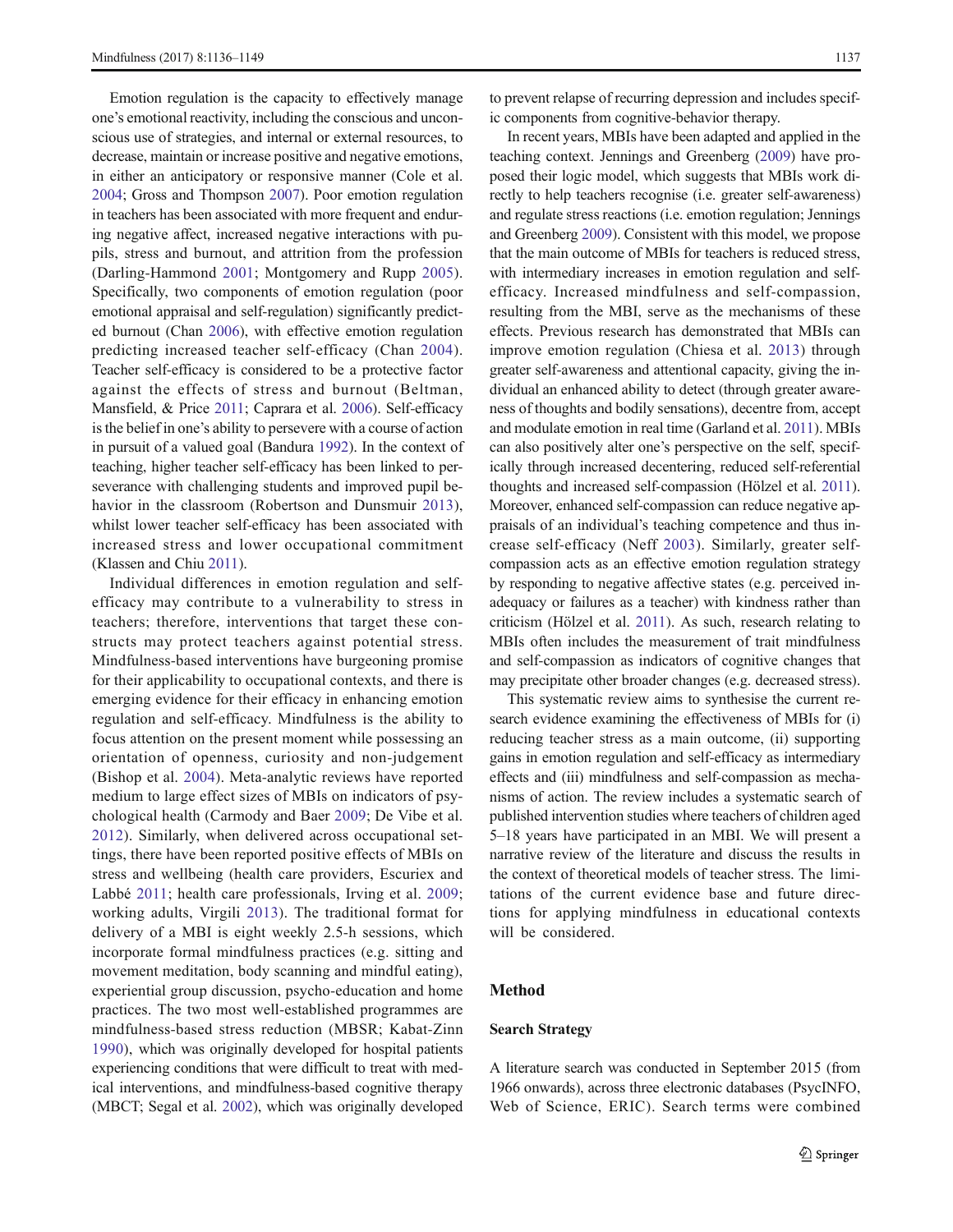$('AND')$  across two key concept areas: (1) mindfulness intervention ('mindfulness', 'MBSR', 'MBCT', 'meditation') and (2) teachers ('teacher', 'educator', 'school'). Hand searching reference lists and citations of relevant reviews (Albrecht, Albrecht and Cohen 2012; Tilahun and Vezzuto 2014) and backward and forward citation searches of identified articles completed the search strategy.

## Selection of Studies

Included articles delivered a MBI to teachers (qualified or trainee) of children aged 5–18 years, in either mainstream or special provision education (e.g. children with special needs), and assessed an aspect of teacher stress, self-efficacy or emotion regulation. Interventions with teachers in higher education or pre-school were excluded. Due to the relative infancy of this research area, a broad inclusion criterion was applied with regard to MBIs, and no specific criterion regarding the structure of the intervention was applied. However, studies were limited to approaches that drew upon established models of mindfulness (e.g. MBSR, MBCT) and explicitly integrated core experiential mindfulness practices (e.g. bodyscan, mindfulness of breath) during taught sessions and as home practice. Studies were included where the MBI was delivered across a number of sessions and included home practice content; studies of a single mindfulness session/lecture or practice were excluded. Interventions including large components of related therapies (e.g. Acceptance and Commitment Therapy, yoga or those where the meditation intervention was not explicitly labelled as mindfulness) were excluded.

Broad methodology criteria were applied. Quantitative, qualitative and mixed-methods designs were eligible for inclusion. Valid measures of teacher stress (psychological and physical symptoms, and burnout), self-efficacy and emotion regulation were included; other teacher measures and measures relating to classroom functioning or child behaviour were excluded. Included papers were written in English and published in peer-reviewed journals or awaiting publication.

Database searches returned 607 papers and manual searches returned 18. With duplicates removed, 600 titles and abstracts were screened. Seventeen papers were identified as suitable for full-text screening; five were excluded for not meeting the inclusion criteria. Twelve papers are included in the synthesis.

# Quality Appraisal

slightly,  $2 =$  moderately,  $3 =$  completely), and the sum of these provides an overall score for the body of evidence which is expressed as a percentage of the maximum possible score for each study assessed. For the purposes of this review, an additional item assessed the extent to which the MBI was reported in sufficient detail ('clarity of intervention'; 0–3); 'sufficient' was indicated by detail on core intervention components, dosage, method of delivery, by whom and in what context. Initial agreement between the two researchers was 91.6%, calculated using Cohen's kappa (Cohen 1988). Discrepancies were resolved through discussion.

## Data Extraction

The following data were recorded for each qualifying study: publication details (e.g. author, country of study, year of publication), design (e.g. conditions, outcomes, randomisation, blinding, control group details), MBI details (e.g. duration, programme design) and population details (e.g. age, sample size, gender, years qualified). In addition, relevant data were extracted across four areas: i.e. (i) teacher stress, (ii) self-efficacy, (iii) emotion regulation and (iv) mindfulness and compassion. Data were extracted where it pertained to teachers and not when teacher data for teachers was combined with parent data.

#### Effect Size Calculation

For consistency, effect sizes (ES; Cohen's d) were computed from the published data for quantitative studies. Where insufficient data were reported in the published article, additional data were obtained from the authors (Jennings et al. 2011, study 2). Cohen's  $d$  was calculated by extracting the mean difference and standard deviations from intervention and control groups (where appropriate; for formulae, see Higgins and Green 2011; Morris and DeShon 2002; Schmidt and Hunter 2014). Accepted categories (Cohen 1988) of small (0.2), medium (0.5) and large (0.8) effect sizes were applied. Due to the small number of studies and heterogeneity between designs, a meta-analysis was not conducted. Instead, the percentage of significant findings and the strength of the effect sizes are considered within each outcome section.

# **Results**

Twelve publications reported findings from 13 studies (two studies in Jennings et al. 2011). Table 1 provides key information regarding each publication. Data were reported from a total of 589 participants, with the majority from qualified teachers in mainstream educational settings. Most research was conducted in the USA and a minority in Canada and the UK. Quantitative designs dominated, including controlled and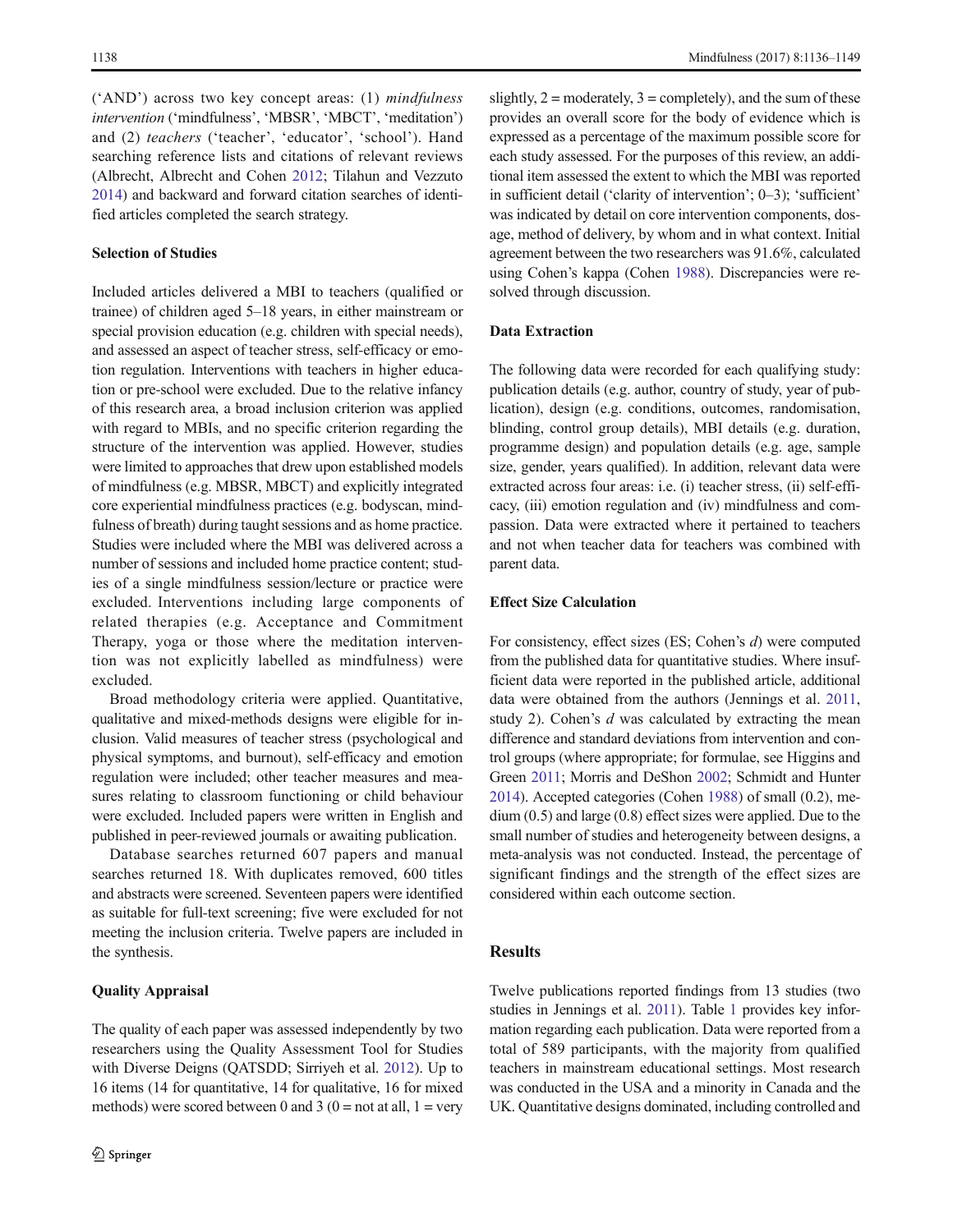| Table 1                               | Details of reviewed studies |                             |                                       |                                                                                                                                                                                                                                                                                                                                                                                  |                               |                                              |                       |                        |                                                                    |                  |             |                        |
|---------------------------------------|-----------------------------|-----------------------------|---------------------------------------|----------------------------------------------------------------------------------------------------------------------------------------------------------------------------------------------------------------------------------------------------------------------------------------------------------------------------------------------------------------------------------|-------------------------------|----------------------------------------------|-----------------------|------------------------|--------------------------------------------------------------------|------------------|-------------|------------------------|
| Author (year)                         | Country                     | $\overline{\boldsymbol{z}}$ | Attrition %                           | $%$ female<br>Teacher                                                                                                                                                                                                                                                                                                                                                            | Teacher age<br>(SD)           | School level                                 | SEN or<br><b>MAIN</b> | MBI                    | Design                                                             | Control<br>group | Randomised  | rating $\%$<br>Quality |
| Benn et al. (2012)                    | USA                         | 38                          | 7.9                                   | 91.4                                                                                                                                                                                                                                                                                                                                                                             | 45.6                          | Various                                      | <b>SEN</b>            | Education<br>SMART-in- | groups, pre-post test,<br>follow-up<br>Quan -independent           | Wait list        | Yes         | 81%                    |
| Beshai et al. (2016)                  | ŠК                          | 89                          | 17.6                                  | 69.7%                                                                                                                                                                                                                                                                                                                                                                            | $\overline{1}$                | Secondary                                    | <b>MAIN</b>           | Adapted MBSR/<br>MBCT  | Quan-independent                                                   | Wait list        | $\tilde{z}$ | 79%                    |
| Flook et al. (2013)                   | USA                         | $^{19}$                     | 5.3                                   | 88.9                                                                                                                                                                                                                                                                                                                                                                             | 43.1 (9.87)                   | Elementary                                   | <b>MAIN</b>           | mMBSR                  | groups, pre-post test<br>Quan-independent                          | Wait list        | Yes         | 78%                    |
| Frank et al. (2015)                   | USA                         | 36                          | $\overline{1}$                        | 77.8                                                                                                                                                                                                                                                                                                                                                                             | 40.72 (10.77)                 | High school                                  | MIXED                 | Adapted MBSR           | groups, pre-post test<br>Quan-independent                          | Non-active       | $\tilde{z}$ | 58%                    |
| Gold et al. (2010)                    | ŬК                          | $\equiv$                    | 9.1                                   | $\begin{array}{c} \rule{0pt}{2.5ex} \rule{0pt}{2.5ex} \rule{0pt}{2.5ex} \rule{0pt}{2.5ex} \rule{0pt}{2.5ex} \rule{0pt}{2.5ex} \rule{0pt}{2.5ex} \rule{0pt}{2.5ex} \rule{0pt}{2.5ex} \rule{0pt}{2.5ex} \rule{0pt}{2.5ex} \rule{0pt}{2.5ex} \rule{0pt}{2.5ex} \rule{0pt}{2.5ex} \rule{0pt}{2.5ex} \rule{0pt}{2.5ex} \rule{0pt}{2.5ex} \rule{0pt}{2.5ex} \rule{0pt}{2.5ex} \rule{0$ | $\overline{1}$                | Primary                                      | <b>MAIN</b>           | Closely followed       | groups, pre-post test<br>Quan-single group,                        | None             | Ş           | 57%                    |
| Jemings et al. (2011)<br>study 1      | USA                         | 51                          | 6.5                                   | 93.6                                                                                                                                                                                                                                                                                                                                                                             | 40.0 (11.8)                   | Elementary                                   | <b>MAIN</b>           | <b>MBSR</b><br>CARE    | Mixed-single group,<br>pre-post-test and<br>pre-post               | None             | $\tilde{z}$ | 71%                    |
| Jennings et al. (2011)                | USA                         | 43                          | 9.3                                   | 97.4                                                                                                                                                                                                                                                                                                                                                                             | $21.0$ (5) trainee            | Trainee teachers                             | <b>MAIN</b>           | CARE                   | Mixed-independent<br>focus groups                                  | Wait list        | Yes         | 71%                    |
| study 2                               |                             |                             |                                       |                                                                                                                                                                                                                                                                                                                                                                                  | 43.0 (12) mentors<br>teachers |                                              |                       |                        | groups, pre-post-test;<br>classroom<br>observations and            |                  |             |                        |
| Jennings et al. (2013)                | <b>USA</b>                  | 53                          | 5.6                                   | 88.7                                                                                                                                                                                                                                                                                                                                                                             | 36.0                          | Various                                      | <b>MAIN</b>           | CARE                   | Quan-independent<br>focus groups                                   | Wait list        | Yes         | $91\%$                 |
| Poulin et al. (2008)<br>Napoli (2004) | Canada<br>USA               | $\frac{4}{3}$               | 0.0<br>$\overline{1}$                 | 73.0<br>$\vert$                                                                                                                                                                                                                                                                                                                                                                  | 26.4(3.8)                     | Trainee teachers<br>Elementary               | <b>MAIN</b><br>MAIN   | MBSR<br>MBWE           | groups, pre-post test<br>Quan-independent<br>Qual-interviews       | Non-active       | $\tilde{z}$ | 41%<br>50%             |
| Roeser et al. (2013)<br>study 2       | Canada/USA                  | 113                         | 7.1                                   | 88.5                                                                                                                                                                                                                                                                                                                                                                             | 46.9 (9.2)                    | Various                                      | <b>MAIN</b>           | Education<br>SMART-in- | groups, pre-post-test<br>groups, pre-post test<br>Quan-independent | Wait list        | Yes         | 87%                    |
| Schussler et al. (2016)               | <b>USA</b>                  | 50 (44 teachers)            | $\begin{array}{c} \hline \end{array}$ | I                                                                                                                                                                                                                                                                                                                                                                                | $36(22 - 60)$                 | elementary<br>Various inc.                   | <b>MIXED</b>          | CARE                   | Qual-focus groups<br>follow-up                                     |                  |             | 76%                    |
| Taylor et al. (2016)                  | Canada                      | 59                          | 3.4                                   | 89.8                                                                                                                                                                                                                                                                                                                                                                             | $47(28-63)$                   | and secondary<br>Elementary and<br>secondary | <b>MAIN</b>           | SMART                  | follow-up and survey<br>Mixed-independent<br>groupspre/post/       | Wait list        | Yes         | 72%                    |
|                                       |                             |                             |                                       |                                                                                                                                                                                                                                                                                                                                                                                  |                               |                                              |                       |                        |                                                                    |                  |             |                        |

 $\underline{\textcircled{\tiny 2}}$  Springer

MAIN mainstream education setting, SEN Special Education Needs setting, CARE Cultivating Awareness and Resilience in Education, MBSR mindfulness-based stress reduction, MBWE mindfulness-

MAIN mainstream education setting, SEN Special Education Needs setting, CARE Cultivating Awareness and Resilience in Education, MBSR mindfulness-based stress reduction, MBWE mindfulness-<br>based wellness education, SMART Str

based wellness education, SMART Stress Management and Relaxation Training in Education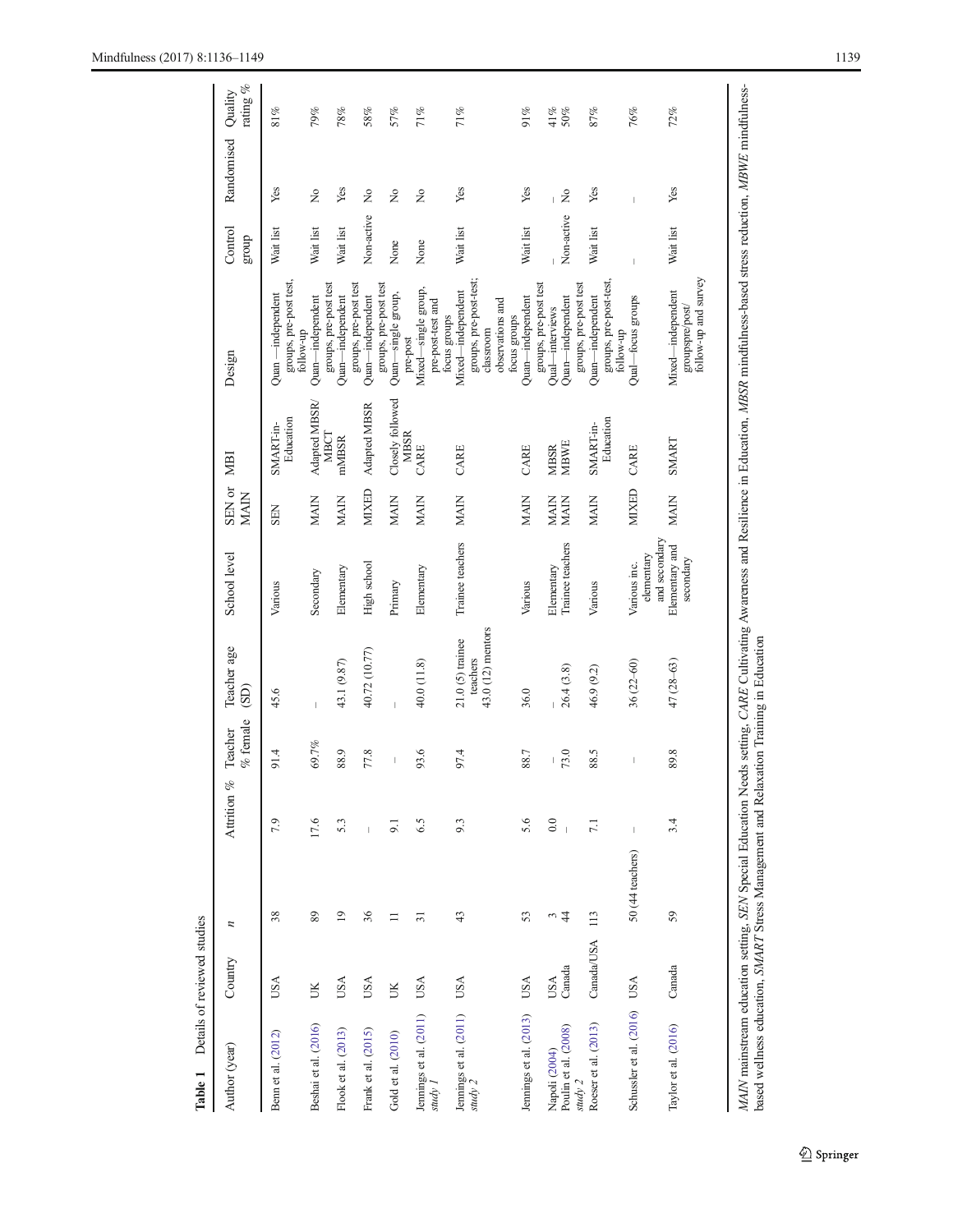non-controlled studies, with a minority reporting qualitative data. The quality assessment of the literature suggested that strengths lie in the reporting of study details, including aims, recruitment and data collection procedures. In addition, there was generally a good fit between the research questions and methods employed to assess these. Studies that faired better in quality included a theoretical framework, had a reasonable sample size and detailed the psychometric properties of the tools and analytical methods used. On the whole, the body of literature was weakened by little consideration of sample size in terms of analysis, or the reliability of the analytical process (with the exception of Taylor et al. 2016). In addition, only studies by Jennings et al. (2011, 2013) included user involvement (i.e. feedback from teachers on the intervention) in the design.

#### Mindfulness Programmes

Eight-week programmes based on MBSR and/or MBCT were examined in six studies (Beshai et al. 2016; Flook et al. 2013; Frank et al. 2015; Gold et al. 2010; Napoli 2004; Poulin et al. 2008). Adaptations for teachers were minimal and included greater reference to teaching practice and ways to bring mindful practices into the classroom, shorter sessions (75–120 min rather than 180 min standard) and shorter home practices (10– 30 min rather than 45 min per day). Modified MBSR programmes included the Stress Management and Relaxation Training in Education (SMART), utilised in three studies (Benn et al. 2012; Roeser et al. 2013; Taylor et al. 2016). SMART has 70% overlap with MBSR, with additional content on emotion regulation, compassion and the application of mindfulness to teaching. SMART was delivered during 36 h contact time spread over 5–9 weeks. Cultivating Awareness and Resilience in Education (CARE) is a mindfulness-based programme specifically designed to promote teacher wellbeing, motivation and efficacy. CARE was utilised in four studies (Jennings et al. 2011 studies 1 and 2; 2013; Schussler et al. 2016); four daylong sessions were delivered over 4–5 weeks.

#### **Measures**

Across the quantitative studies, 22 relevant measures assessed the three target areas of teacher functioning: stress ( $n = 16$ ), emotion regulation ( $n = 4$ ) and self-efficacy ( $n = 2$ ). In addition, mindfulness was measured in eight studies, using one of two measures: the Five Facet Mindfulness Questionnaire  $(n = 7; FFMQ)$  or the original form, the Kentucky Inventory of Mindfulness Skills ( $n = 1$ ; KIMS). Data for teachers' selfcompassion was available for three studies (Beshai et al. 2016; Flook et al. 2013; Roeser et al. 2013) using a version of the Self-compassion Scale (SCS, Neff 2003).

#### Effects of MBIs

## Stress

Forty-nine effect sizes, ranging from 0.01 to 2.12, were generated on the effects of a MBI on teacher stress, including psychological and physical symptoms, perceived stress and/ or burnout (see Table 2).

There was considerable variation in the effects of MBIs on symptoms of anxiety and depression across studies; 44% of reported effects were significant. The studies that reported small–medium and significant improvements in symptoms of anxiety (2/4 studies) and depression (2/7 studies) achieved high quality ratings (Benn et al. 2012; Roeser et al. 2013). Effects on more general measures of psychological symptoms were reported in three studies with contrasting results. Flook et al. (2013) reported a significant improvement in symptoms (Symptom Check List, Derogatis 1994) in their intervention group, whereas Frank et al. (2015) reported no significant improvement. However, both studies report within-group comparisons and did not provide a comparison with the control group. Furthermore, the effect size reported by Flook et al. (2013) was calculated on post-intervention scores only  $(d = 0.53)$ ; therefore, the much smaller effect size calculated within this review might be a more accurate comparison of change between groups. Poulin et al. (2008) utilised control group comparisons and reported no improvements in overall psychological distress. The effects of MBIs on measures of general wellbeing were reported in six studies, with two reporting positive effects (Beshai et al. 2016; Poulin et al. 2008). No further immediate effects were observed on general wellbeing measures; however, Benn et al. (2012) reported improvement in negative affect, which became significant at 2-month follow-up.

The effects on both general and occupation-specific stress were reported in eight studies, with 60% of the results being significant. There was some variation in the quality of the studies reporting stress, with both low- (Gold et al. 2010) and high-quality (Jennings et al. 2013) studies reporting significant effects of mindfulness on stress. Improvements in occupation-specific stress were significant in three of the four studies reporting these findings; however, effect sizes were small and quality varied between the studies (Jennings et al. 2011—study 1; Jennings et al. 2013). Physical symptoms of stress were assessed in three studies, utilising three different measures. Two studies (Jennings et al. 2011 study 1; Jennings et al. 2013) utilised the Daily Physical Symptoms (DPS; Larsen and Kasimatis 1997) measure. In the lower-quality non-controlled study, no improvement was reported following mindfulness training (Jennings et al. 2011—study 1); however, the higher-quality randomised-controlled study, Jennings et al. (2013; rated excellent), reported a medium and significant improvement compared to the control group.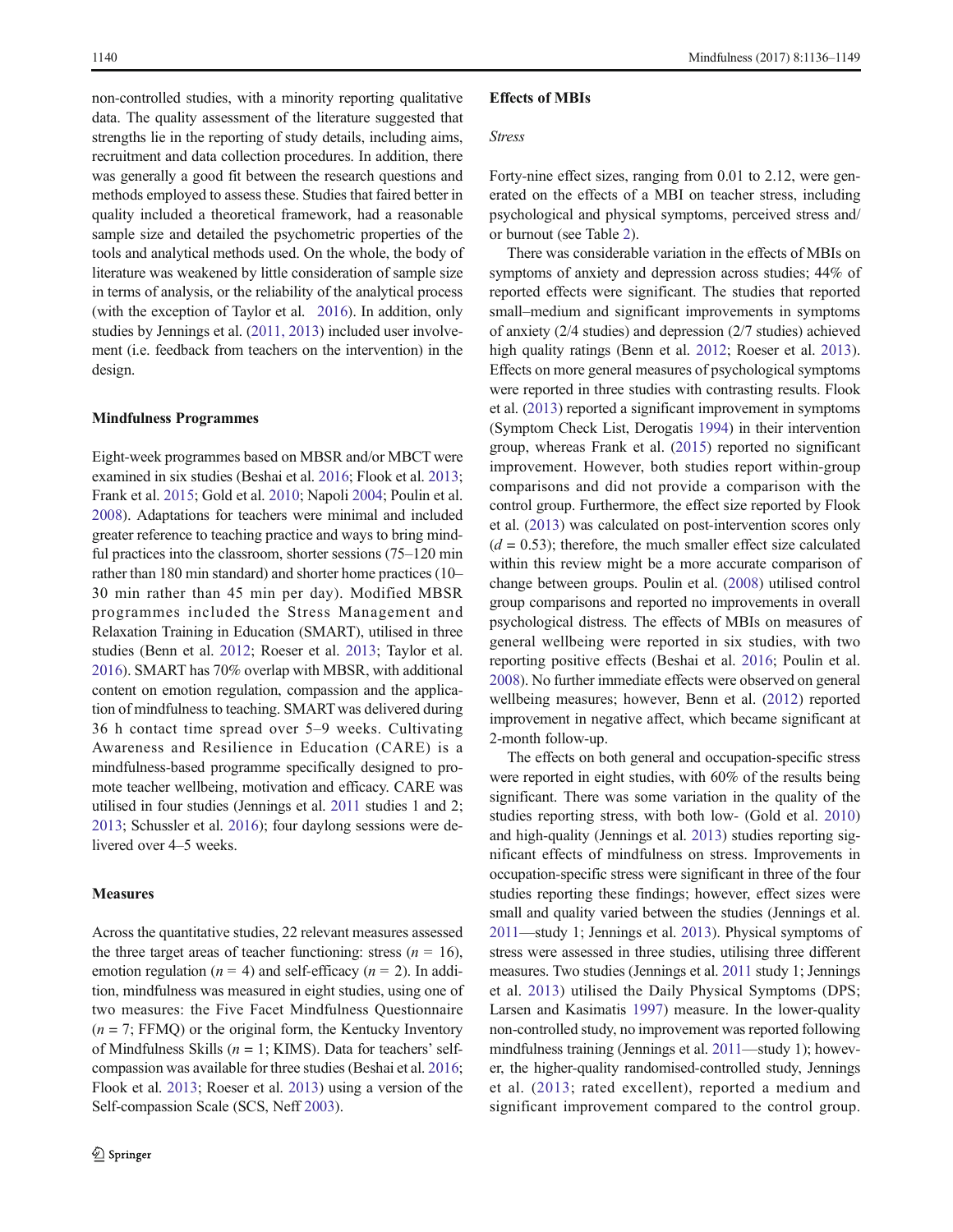# Table 2 Symptoms of stress: calculated effect sizes from unadjusted means

| Author (year)                  | Dependent variable/s | <b>Effect</b> sizes | Main findings                                                                               | ES notes                                               |
|--------------------------------|----------------------|---------------------|---------------------------------------------------------------------------------------------|--------------------------------------------------------|
| Benn et al. (2012)             | <b>PSS</b>           | $-0.37$             | Comparisons of pre- to post-intervention                                                    | $d_{\text{IGPP}}(\text{SD}_{\text{pre}})$              |
|                                | <b>STAI</b>          | $-0.50$             | demonstrated significant intervention effects                                               |                                                        |
|                                | CES-D                | $-0.42$             | on anxiety and depression ( $p < 0.05$ ), and nearing                                       |                                                        |
|                                | <b>PANAS</b>         | $-0.52$             | significance for stress ( $p < 0.10$ ). Intervention                                        |                                                        |
|                                | Neg                  | 0.11                | effects on negative affect became significant                                               |                                                        |
|                                | Pos                  |                     | at 2-month follow-up ( $F = 5.11$ , $p < 0.05$ )                                            |                                                        |
| Beshai et al. (2016)           | <b>PSS</b>           | $-1.23$             | Significant reduction in stress (PSS: $t(48) = 6.32$ ,                                      | $d_{\text{IGPP}}(\text{SD}_{\text{pre}})$              |
|                                | <b>WEMWBS</b>        | 1.19                | $p < 0.001$ ) and increase in wellbeing (WEMWBS:                                            |                                                        |
|                                |                      |                     | $t(44) = -6.17, p < 0.001$                                                                  |                                                        |
|                                |                      |                     | from pre- to post- for intervention group only                                              |                                                        |
| Flook et al. (2013)            | SCL 90-R - GSI       | $-0.08$             | Significant decrease in symptoms (SCL GSI: $t(9)$ )                                         | $d_{\text{IGPP}}(\text{SD}_{\text{pre}})$              |
|                                | MBI                  | $-0.88$             | $=$ -3.66, $p = 0.005$ ) and burnout (MBI EE: $t(9)$ )                                      |                                                        |
|                                | EE                   | 1.10                | $= -2.42$ , $p = 0.038$ ; MBI Pers: $t(9) = 3.03$ ,                                         |                                                        |
|                                | Dep                  | 0.87                | $p = 0.014$ ) for intervention group                                                        |                                                        |
|                                | Pers                 |                     | Marginally significant increase in burnout for control                                      |                                                        |
|                                |                      |                     | group (MBI Pers: $t(7) = -2.35$ , $p = 0.051$ )                                             |                                                        |
| Frank et al. (2015)            | BSI - GSI            | $-0.29$             | No significant changes in symptoms (BSI) or                                                 | $d_{\text{IGPP}}(\text{SD}_{\text{pre}})$              |
|                                | Som                  | $-0.24$             | burnout (MBI). Significant intervention effects indicated                                   |                                                        |
|                                | Dep                  | $-0.23$             | improvement in total sleep quality scores significantly                                     |                                                        |
|                                | Anx                  | $-0.30$             | for intervention group $(t(29) = -4.21, p = 0.01, d = -1.53)$                               |                                                        |
|                                | <b>MBI</b>           | $-0.15$             |                                                                                             |                                                        |
|                                | EE                   | 0.09                |                                                                                             |                                                        |
|                                | Dep                  | 0.46                |                                                                                             |                                                        |
|                                | Pers                 | $-2.12$             |                                                                                             |                                                        |
|                                | <b>PSQI</b>          |                     |                                                                                             |                                                        |
| Gold et al. (2010)             | DASS-Dep             | $-0.93$             | Significant improvements in depression and stress                                           | $d_{\text{IGPP}}(\text{SD}_{\text{pre}})$              |
|                                | Anx                  | $-0.37$             | symptoms (DASS Dep: $p = 0.02$ ;                                                            |                                                        |
|                                | <b>Stress</b>        | $-0.70$             | DASS stress: $p = 0.05$ )                                                                   |                                                        |
| Jennings et al. (2011) study 1 | CES-D                | 0.20                | Significant improvement in time pressure (TUS                                               | $d_{\mathrm{RM}}\left(\mathrm{SD}_{\mathrm{D}}\right)$ |
|                                | <b>DPS</b>           | 0.01                | Task: $p = 0.01$ ). Nearing significant improvement                                         |                                                        |
|                                | TUS                  | 0.49                | in (TUS Gen: $p = 0.08$ )                                                                   |                                                        |
|                                | Task                 | 0.33                |                                                                                             |                                                        |
|                                | Gen                  | 0.22                |                                                                                             |                                                        |
|                                | <b>PANAS</b>         | 0.16                |                                                                                             |                                                        |
|                                | Neg                  |                     |                                                                                             |                                                        |
|                                | Pos                  |                     |                                                                                             |                                                        |
| Jennings et al. (2011) study 2 | CES-D                | $-0.66$             | No significant differences reported.                                                        | $d_{\text{IGPP}}(\text{SD}_{\text{pre}})$              |
|                                | <b>TUS</b>           | 0.08                |                                                                                             |                                                        |
|                                | Task                 | $-0.08$             |                                                                                             |                                                        |
|                                | Gen                  | $-0.38$             |                                                                                             |                                                        |
|                                | <b>PANAS</b>         | 0.34                |                                                                                             |                                                        |
|                                | Neg                  |                     |                                                                                             |                                                        |
|                                | Pos                  |                     |                                                                                             |                                                        |
| Jennings et al. (2013)         | CES-D                | $-0.40$             | Significant intervention effects on physical symptoms                                       | $d_{\text{IGPP}}(\text{SD}_{\text{pre}})$              |
|                                | <b>DPS</b>           | $-0.77$             | (DPS: $F(1, 47) = 10.2$ , $p = 0.002$ ), time pressure                                      |                                                        |
|                                | <b>TUS</b>           | $-0.49$             | (TUS Gen: $F(1, 47) = 5.4$ , $p = 0.025$ ) and personal                                     |                                                        |
|                                | Task                 | $-0.42$             | accomplishment subscale of MBI                                                              |                                                        |
|                                | Gen                  | 0.02                | $(F(1, 47) = 3.9, p = 0.05)$                                                                |                                                        |
|                                | <b>MBI</b>           | 0.19                |                                                                                             |                                                        |
|                                | EE                   | 0.40                |                                                                                             |                                                        |
|                                | Dep                  | $-0.24$             |                                                                                             |                                                        |
|                                | Pers                 | 0.21                |                                                                                             |                                                        |
|                                | <b>PANAS</b>         |                     |                                                                                             |                                                        |
|                                | Neg                  |                     |                                                                                             |                                                        |
|                                | Pos                  |                     |                                                                                             |                                                        |
| Poulin et al. (2008)           | K <sub>10</sub>      | $-0.64$             | Intervention effects observed for satisfaction with                                         | $d_{\rm IGPP}$ $(\mathrm{SD}_\mathrm{pre})$            |
|                                | <b>SWLS</b>          | 0.59                | life ( $F = 6.56$ , $p < 0.05$ )                                                            |                                                        |
| Roeser et al. (2013)           | <b>STAI</b>          | $-0.38$             | Significant intervention effects confirmed that                                             | $d_{\text{IGPP}}(\text{SD}_{\text{pre}})$              |
|                                | <b>BDI</b>           | $-0.37$             | intervention group reported fewer symptoms of                                               |                                                        |
|                                | MBI total            | $-0.22$             | anxiety $(F(1, 53) = 7.11, p < 0.01)$ and depression                                        |                                                        |
|                                |                      |                     | $(F(1, 53) = 10.67, p < 0.01)$                                                              |                                                        |
|                                |                      |                     | post-test for US sample only (maintained at                                                 |                                                        |
|                                |                      |                     | 3-month follow-up)                                                                          |                                                        |
|                                |                      |                     |                                                                                             |                                                        |
|                                |                      |                     |                                                                                             |                                                        |
|                                |                      |                     | Significant intervention effects confirmed<br>that intervention group reported less burnout |                                                        |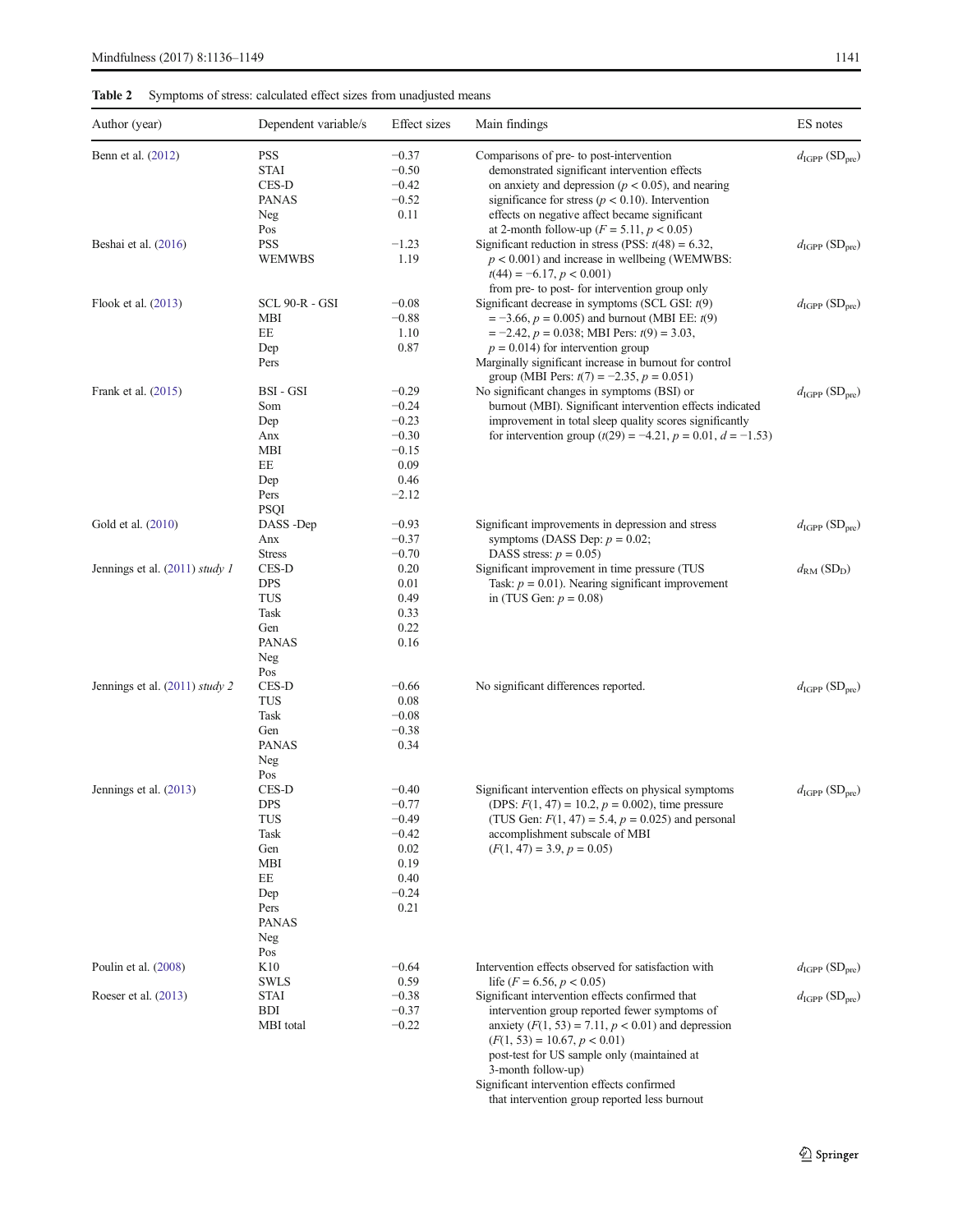Table 2 (continued)

| Author (year)          | Dependent variable/s                  | Effect sizes    | Main findings                                                                                                                                                                                                                                                                                                                                                                                                                                                                                                                                                      | ES notes                                  |
|------------------------|---------------------------------------|-----------------|--------------------------------------------------------------------------------------------------------------------------------------------------------------------------------------------------------------------------------------------------------------------------------------------------------------------------------------------------------------------------------------------------------------------------------------------------------------------------------------------------------------------------------------------------------------------|-------------------------------------------|
| Taylor et al. $(2016)$ | Occupat. stress<br>$T1-T2$<br>$T2-T3$ | $-0.32$<br>0.24 | post-test than control group $(F(1, 108)) =$<br>14.96, $p < 0.01$ ; maintained at 3-month follow-up)<br>Significant intervention effects confirmed that<br>intervention group reported fewer symptoms of<br>occupational job stress compared to those in the<br>control condition at T2 (MMBI = $2.97$ , SD = $0.59$ )<br>vs. MWC = 3.61, SD = 0.80), $F(1, 54 = 8.20 = p$<br>$< 0.01$ ) and greater stress reduction compared to<br>controls over the prior 9 weeks (MMBI = $2.46$ ,<br>$SD = 0.93$ vs. MWC = 3.39, SD = 0.72), F<br>$(1, 54 = 17.51 = p < 0.01)$ | $d_{\text{IGPP}}(\text{SD}_{\text{pre}})$ |

PSS Perceived Stress Scale, STAI State Trait Anxiety Inventory, CES-D Center for Epidemiological Studies—Depression Scale, PANAS Positive and Negative Affect Scale, Pos positive subscale, Neg negative subscale, WEMWBS Warwick-Edinburgh Mental Well-being Scale, SCL 90R Symptom Checklist 90R, MBI Masloch Burnout Inventory, EE emotional exhaustion, Dep depersonalisation, Pers personal accomplishment, BSI Brief Symptom Inventory (GSI—General Symptom Index), Som somatisation, Dep depression, Anx anxiety, PSQI Pittsburgh Sleep Quality Index, DASS Depression, Anxiety and Stress Scale, Dep depression, Anx anxiety, DPS daily physical symptoms, TUS Time Urgency Scale, Task Task-Related Hurry, Gen General Hurry, ED-6 Teacher Stress Scale, K10 Kessler-10 Psychological Distress Scale, SWLS Satisfaction with Life Scale, BDI Beck Depression Inventory, Occ-Stress occupational stress

Frank et al. (2015) reported small and non-significant intervention effects on somatisation, but large and significant improvements in sleep quality.

Four studies assessed burnout; 50% of results across three studies demonstrated significant improvements post-intervention. Specific improvements in 'emotional exhaustion' and 'personal accomplishment' were reported for the intervention group by Flook et al. (2013) and from between-group comparisons by Jennings et al. (2013). Roeser et al. (2013) reported a significant intervention effect in reducing burnout for those trained in mindfulness compared to controls, but this study received the lowest quality rating score out of the three studies.

### Emotion Regulation

Four quantitative studies reported the impact of MBIs for teachers on measures of emotion regulation (Table 3). Eight effect sizes were generated, ranging from 0.43 to 1.56. Significant positive effects of MBIs on emotion regulation were reported for 63% of the results.

Frank et al. (2015) reported significant changes from within-group analyses for the intervention group on subscales 'acknowledgement', 'remaining calm', and 'present moment focus'; the authors hypothesised that these specific areas of self-regulation were most likely to improve during the intervention. However, in two studies of superior quality, which directly compared intervention and control group changes, mixed findings were reported. Benn et al. (2012) reported no significant change on a teaching-specific self-regulation measure (Emotion Regulation at Work Self-efficacy Scale, ERWSES), although the medium effect did approach significance. In comparison, Jennings et al. (2013) reported a large and significant effect on one of two subscales on a general measure of emotion regulation (Emotion Regulation

Questionnaire, ERQ; Gross and John 2003); changes on the 'reappraisal' subscale reflected teachers' ability to regulate their emotions and consequently reappraise stressful situations in the context of teaching students. The differences in results may have been due to the difference in outcome measures. The two studies that reported significant findings (Frank et al.; Jennings et al.) utilised a measure of general emotion regulation, whereas no significant changes were reported for the teacher-specific ERWSES utilised by Benn et al. There appears to be a strong effect of mindfulness on emotion regulation more generally, and a possible weaker effect on teaching-specific emotion regulation, which is designed to assess emotion. A larger sample size may have made this effect detectable.

Findings from the two qualitative studies were consistent with the quantitative data, suggesting improvements in emotion regulation following a MBI. Teachers in the Schussler et al. (2016) study reported increased emotional awareness and reduced reactivity in emotional situations; the breathing and emotion awareness exercises learned as part of the MBI were commonly utilised by teachers to effect this outcome. Similarly, in the Taylor et al. (2016) study, teachers reported increased confidence in coping with negative emotions in the workplace; the authors suggested that increased emotion regulation efficacy may serve as a potential mediator in stress reduction (evidenced by their quantitative findings).

# Self-efficacy

The effects of mindfulness training on teacher self-efficacy were measured in five studies (Table 4). Effect sizes ranged from 0.07 to 0.87. Significant benefits of mindfulness training on outcomes were reported for 29% of the results.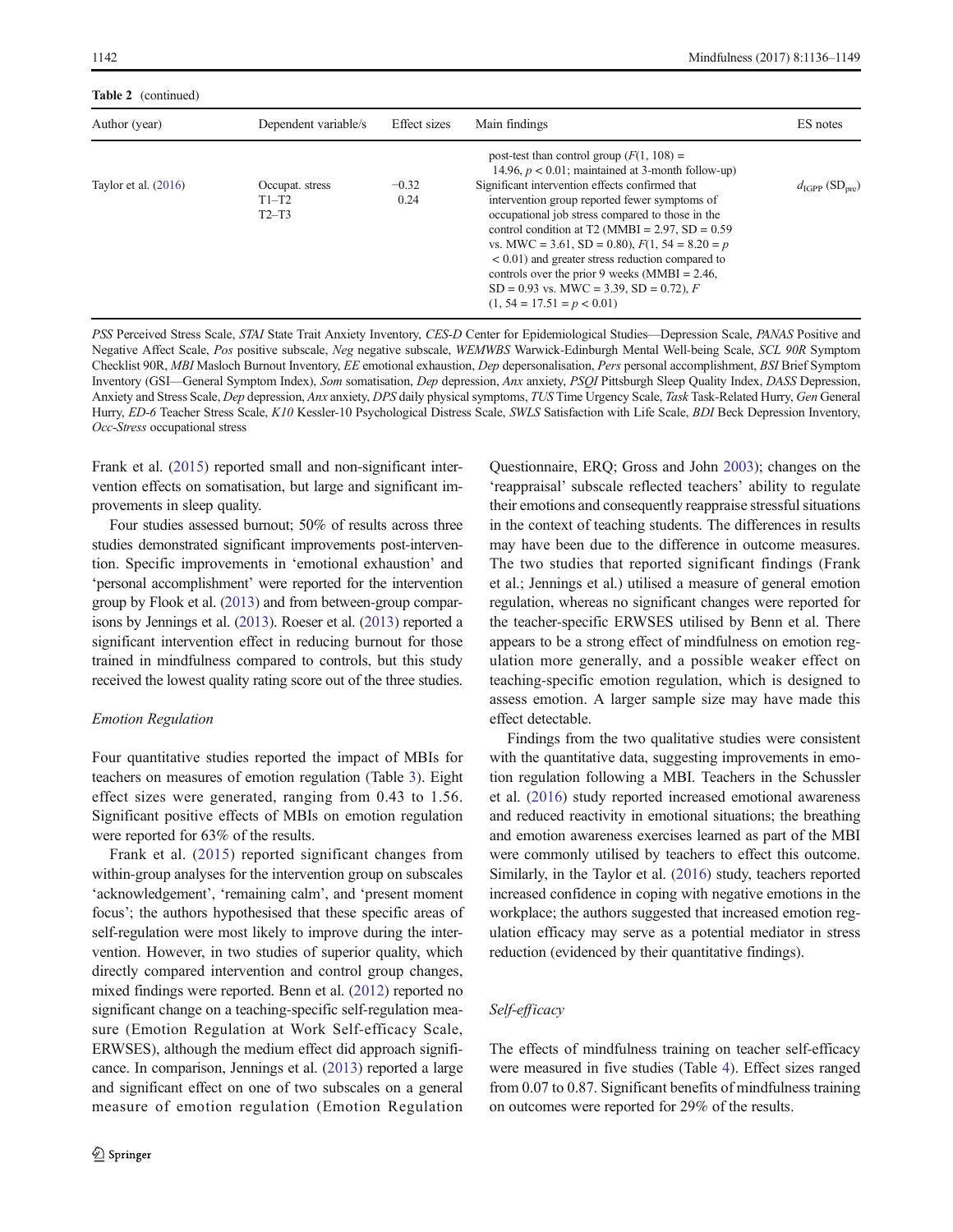| Author (year)           | Dependent variable/s                                 | Effect sizes                 | Main findings                                                                                                                                                                                                                                                                                                                                                                                                                                                         | ES notes                                  |
|-------------------------|------------------------------------------------------|------------------------------|-----------------------------------------------------------------------------------------------------------------------------------------------------------------------------------------------------------------------------------------------------------------------------------------------------------------------------------------------------------------------------------------------------------------------------------------------------------------------|-------------------------------------------|
| Benn et al. (2012)      | <b>ERWSES</b>                                        | 0.43                         | Intervention effects approached significance ( $p < 0.10$ )                                                                                                                                                                                                                                                                                                                                                                                                           | $d_{\text{IGPP}}(\text{SD}_{\text{pre}})$ |
| Frank et al. $(2015)$   | <b>ASRES</b><br>Acknow<br>Calm<br>Pres Mom<br>Accept | 1.24<br>1.56<br>1.16<br>0.46 | Significant differences between intervention and control<br>groups on change scores (post-pre) indicated intervention<br>effect for self-efficacy in acknowledgement $(t(33) = 3.71$ ,<br>$p = 0.03$ , $d = 1.25$ , calmness, $t(33) = 4.36$ , $p = 0.02$ ,<br>$d = 1.47$ and present moment (t (33) = 3.69, p = 0.01,<br>$d = 1.25$ ). No significant improvements were found for<br>the measure of efficacy in acceptance $(t(33) = 1.10$ ,<br>$p = 0.40, d = 0.37$ | $d_{\text{IGPP}}(\text{SD}_{\text{pre}})$ |
| Jennings et al. (2013)  | ERO<br>Reapp<br>Supp                                 | $-0.99$<br>$-0.57$           | Significant intervention effects on emotion regulation<br>(ERQ Reapp: $F(1,47) = 10.9, p = 0.002$ )                                                                                                                                                                                                                                                                                                                                                                   | $d_{\text{IGPP}}(\text{SD}_{\text{pre}})$ |
| Taylor et al., $(2016)$ | Emotional Reg. efficacy                              | 0.50                         | Significant intervention effects for efficacy for regulating<br>emotions (MMBI = 3.37, SD = $0.60$ vs. MWC = 3.00,<br>$SD = 0.85$ , $F(1, 54 = 7.06 = p < 0.05)$                                                                                                                                                                                                                                                                                                      | $d_{\text{IGPP}}(\text{SD}_{\text{pre}})$ |

Table 3 Teacher emotion regulation: calculated effect sizes from unadjusted means

ERWSES Emotion Regulation at Work Self-efficacy Scale, ASRES Affective Self-regulatory Efficacy Scale, Acknow acknowledgement, Pres Mom present moment, Accept acceptance, ERQ Emotion Regulation Questionnaire

Four of the five studies utilised the Teachers' Sense of Efficacy Questionnaire (TSES; Tschannen-Moran and Woolfolk Hoy 2001); two reported medium–large effects and significant improvements on the 'student engagement' subscale (Jennings et al. 2013; Poulin et al. 2008), and one reported an additional medium effect and significant change on the 'instruction' subscale (Jennings et al. 2013). These findings were not replicated across the two other studies (Jennings et al. 2011 study 1 and 2); however, these studies did not make change score comparisons between intervention and control groups. No significant effects on the 'classroom management'subscale

of the TSES were reported. Benn et al. (2012) utilised a measure of teaching self-efficacy designed for the purposes of their study; their reported medium effect size was not significant.

Inconsistent with positive quantitative effects on efficacy, the qualitative data reported by Schussler et al. (2016) did not include any description of changes in work-related efficacy.

#### Mindfulness and Compassion

All quantitative studies reported the influence of MBIs for teachers on measures of mindfulness and self-compassion

| Author (year)            | Dependent variable/s                         | Effect sizes | Main findings                                                                       | ES notes                                  |
|--------------------------|----------------------------------------------|--------------|-------------------------------------------------------------------------------------|-------------------------------------------|
| Benn et al. (2012)       | 10 items taken from<br>Midgley et al. (2000) | 0.65         | No significant intervention effects reported                                        | $d_{\text{IGPP}}(\text{SD}_{\text{pre}})$ |
| Jennings et al. $(2011)$ | <b>TSES</b>                                  | 0.07         | No significant effects reported                                                     | $d_{RM}$ (SD <sub>D</sub> )               |
| study 1                  | Student                                      | 0.30         |                                                                                     |                                           |
|                          | Instruction                                  | 0.18         |                                                                                     |                                           |
|                          | Class mgt                                    |              |                                                                                     |                                           |
| Jennings et al. $(2011)$ | <b>TSES</b>                                  | 0.50         | No significant differences observed between                                         | $d_{\text{IGPP}}(\text{SD}_{\text{pre}})$ |
| study 2                  | Student                                      | 0.56         | intervention and control groups at post-test                                        |                                           |
|                          | Instruction                                  | 0.17         |                                                                                     |                                           |
|                          | Class mgt                                    |              |                                                                                     |                                           |
| Jennings et al. (2013)   | <b>TSES</b>                                  | 0.51         | Significant intervention effects improved teacher                                   | $d_{\text{IGPP}}(\text{SD}_{\text{pre}})$ |
|                          | Student                                      | 0.59         | efficacy, specifically in student engagement                                        |                                           |
|                          | Instruction                                  | 0.31         | (TSES student: $F(1, 47) = 10.3$ , $p = 0.002$ )                                    |                                           |
|                          | Class mgt                                    |              | and instruction (TSES instruction: $F(1, 47)$ )<br>$= 11.6, p = 0.001$              |                                           |
| Poulin et al. (2008)     | <b>TSES</b> total                            | 0.78         | Significant intervention effect on overall                                          | $d_{\text{IGPP}}(\text{SD}_{\text{pre}})$ |
|                          | Student                                      | 0.87         | self-efficacy ( $F = 4.88$ , $p < 0.05$ ); intervention                             |                                           |
|                          | Instruction                                  | 0.53         | group showed greater improvement in                                                 |                                           |
|                          | Class mgt                                    | 0.51         | self-efficacy, student engagement than control<br>group ( $F = 4.51$ , $p < 0.05$ ) |                                           |

Table 4 Teacher self-efficacy: calculated effect sizes from unadjusted means

TSES Teachers' Sense of Efficacy Questionnaire, Student student engagement, Instruction instructional practices, Class Mgt classroom management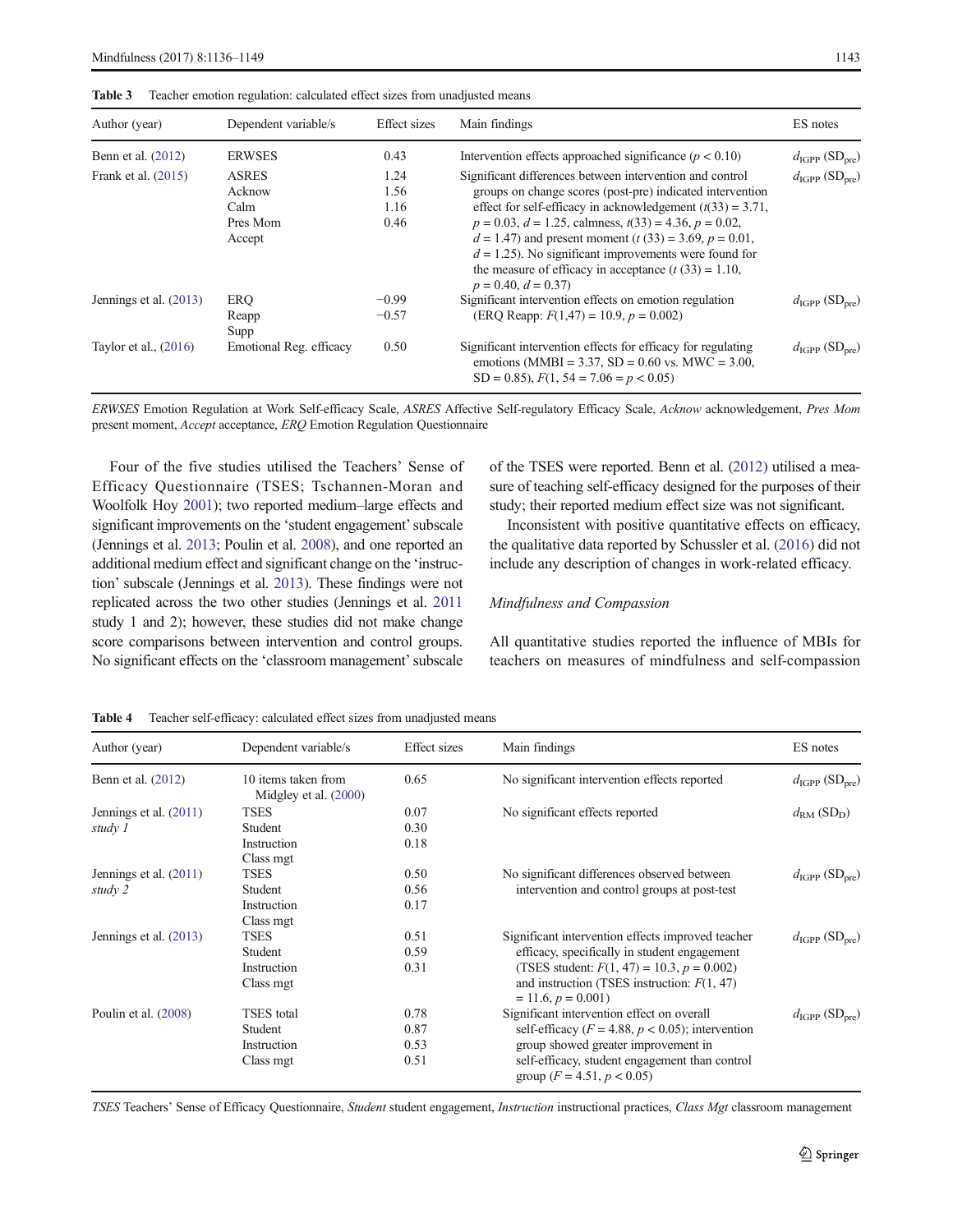(Table 5). Effect sizes ranged from 0.04 to 1.77. Significant benefits of mindfulness training on outcomes were reported for 39% of the results.

Total mindfulness scores were reported and improved across three studies with control group comparisons, with small–medium effect sizes (Jennings et al. 2013; Poulin

et al. 2008; Roeser et al. 2013). The majority of studies conducted subscale analysis and consistently reported medium– large and significant effects on the 'observe' (Flook et al. 2013; Frank et al. 2015; Jennings et al. 2011—study 1; Jennings et al. 2013; Poulin et al. 2008) and 'non-reactivity' subscales (Frank et al. 2015; Jennings et al. 2011—study 1;

Table 5 Teacher mindfulness and self-compassion: calculated effect sizes from unadjusted means

| Author (year)                          | Dependent variable/s Effect sizes Main findings                                            |                                                    |                                                                                                                                                                                                                                                                                                                                                                                                                                                                                                                                                                                                                                                                                                                                   | ES notes                                  |
|----------------------------------------|--------------------------------------------------------------------------------------------|----------------------------------------------------|-----------------------------------------------------------------------------------------------------------------------------------------------------------------------------------------------------------------------------------------------------------------------------------------------------------------------------------------------------------------------------------------------------------------------------------------------------------------------------------------------------------------------------------------------------------------------------------------------------------------------------------------------------------------------------------------------------------------------------------|-------------------------------------------|
| Beshai et al. (2016)                   | <b>FFMQ</b><br><b>SCS</b>                                                                  | 1.45<br>1.06                                       | Significant increase in mindfulness (FFMQ: $t(48) = -9.31$ ,<br>$p < 0.001$ ) from pre- to post- for intervention group only<br>Significant increase in self-compassion from pre-to<br>post-intervention for both groups $(F(1,87) = 18.90, p < 0.001)$                                                                                                                                                                                                                                                                                                                                                                                                                                                                           | $d_{\text{IGPP}}(\text{SD}_{\text{pre}})$ |
| Flook et al. (2013)                    | <b>FFMQ</b><br>Observe<br>Describe<br>Act<br>Non-judge<br>Non-react<br><b>SCS Humanity</b> | 0.24<br>0.55<br>0.20<br>$-0.04$<br>0.16<br>0.80    | Significant increase in mindfulness (describe subscale: $t(9) = 2.53$ ,<br>$p = 0.032$ ) and self-compassion (SCS humanity: $t(9) = 3.42$ ,<br>$p = 0.008$ ) in intervention group. No changes in control group<br>Correlations between change scores demonstrated significant<br>association between mindfulness and improvements in symptoms<br>(SCL GSI with FFMQ acting with awareness: $r = -0.76$ ,<br>$p = 0.010$ ; SCL GSI with FFMO nonreactivity: $r = -0.78$ ,<br>$p = 0.007$ ) and burnout (MBI EE with FFMQ acting with<br>awareness: $r = -0.70$ , $p = 0.024$ ; MBI Dep with FFMQ<br>nonreactivity: $r = -0.80$ , $p = 0.006$ ) in the intervention group,<br>but no significant correlations in the control group | $d_{\text{IGPP}}(\text{SD}_{\text{pre}})$ |
| Frank et al. (2015)                    | <b>FFMQ</b><br>Observe<br>Describe<br>Act<br>Non-judge<br>Non-react                        | 1.12<br>0.65<br>1.11<br>0.58<br>1.77               | Significant intervention effects for observe $(t(23) = 4.63)$ , act with<br>awareness ( $t(23) = 2.66$ , $p = 0.03$ , $d = 1.06$ ), non-judgment<br>$(t(23) = 3.76, p = 0.01, d = 1.50)$ and non-reactivity $(t(23))$<br>$=$ 3.95, $p = 0.01$ , $d = 1.58$ ).                                                                                                                                                                                                                                                                                                                                                                                                                                                                     | $d_{\text{IGPP}}(\text{SD}_{\text{pre}})$ |
| Jennings et al. (2011) FFMQ<br>study 1 | Observe<br>Describe<br>Act<br>Non-judge<br>Non-react                                       | 0.65<br>0.65<br>0.30<br>0.35<br>0.65               | Significant improvements in mindfulness, specifically observing<br>$(p < 0.01)$ , describing $(p < 0.01)$ and non-reactivity $(p < 0.01)$ .<br>Close to significant effects on acting with awareness ( $p = 0.10$ )<br>and non-judging ( $p = 0.06$ )                                                                                                                                                                                                                                                                                                                                                                                                                                                                             | $d_{\rm RM}$ (SD <sub>D</sub> )           |
| Jennings et al. (2011) FFMQ<br>study 2 | Observe<br>Describe<br>Act<br>Non-judge<br>Non-react                                       | 0.63<br>0.17<br>$-0.28$<br>0.14<br>0.20            | No significant differences between intervention and control groups post-test $d_{\text{IGPP}}(\text{SD}_{\text{pre}})$                                                                                                                                                                                                                                                                                                                                                                                                                                                                                                                                                                                                            |                                           |
| Jennings et al. (2013) FFMQ total      | Observe<br>Describe<br>Act<br>Non-judge<br>Non-react                                       | 0.38<br>0.74<br>0.36<br>$-0.28$<br>$-0.10$<br>0.68 | Significant intervention effects on mindfulness: overall<br>mindfulness score $(F(1, 47) = 4.29, p = 0.044)$ and subscales:<br>observing $(F(1, 47) = 9.8, p = 0.003)$ and non-reactivity<br>$(F(1, 47) = 8.4, p = 0.006).$                                                                                                                                                                                                                                                                                                                                                                                                                                                                                                       | $d_{\text{IGPP}}(\text{SD}_{\text{pre}})$ |
| Poulin et al. (2008)                   | <b>KIMS</b> total<br>Observe<br>Describe<br>Act<br>Non-judge                               | 0.78<br>0.57<br>0.21<br>0.64<br>0.35               | Significant intervention effects on overall mindfulness<br>(KIMStotal: $F = 12.56$ , $p < 0.001$ ); intervention group<br>improved significantly more than control group on the<br>observe ( $F = 8.03$ , $p < 0.01$ ) and act with awareness<br>subscales ( $F = 13.52, p < 0.01$ )                                                                                                                                                                                                                                                                                                                                                                                                                                              | $d_{\text{IGPP}}(\text{SD}_{\text{pre}})$ |
| Roeser et al. $(2013)$                 | FFMQ total<br>Occupational SCS                                                             | 0.52<br>0.48                                       | Intervention effects reported for mindfulness $(F(1, 109))$<br>$= 16.92, p < 0.01$ ) and occupational self-compassion ( $F(1, 107)$ )<br>$=$ 31.14, $p < 0.01$ ) confirmed greater improvements for<br>intervention group compared to control group (both maintained<br>at 3-month follow-up)                                                                                                                                                                                                                                                                                                                                                                                                                                     | $d_{\text{IGPP}}(\text{SD}_{\text{pre}})$ |

FFMQ Five Facet Mindfulness Questionnaire, KIMS Kentucky Inventory of Mindfulness Skills,

SCS Self-compassion scale, Occ-SCS Occupational Self-Compassion Scales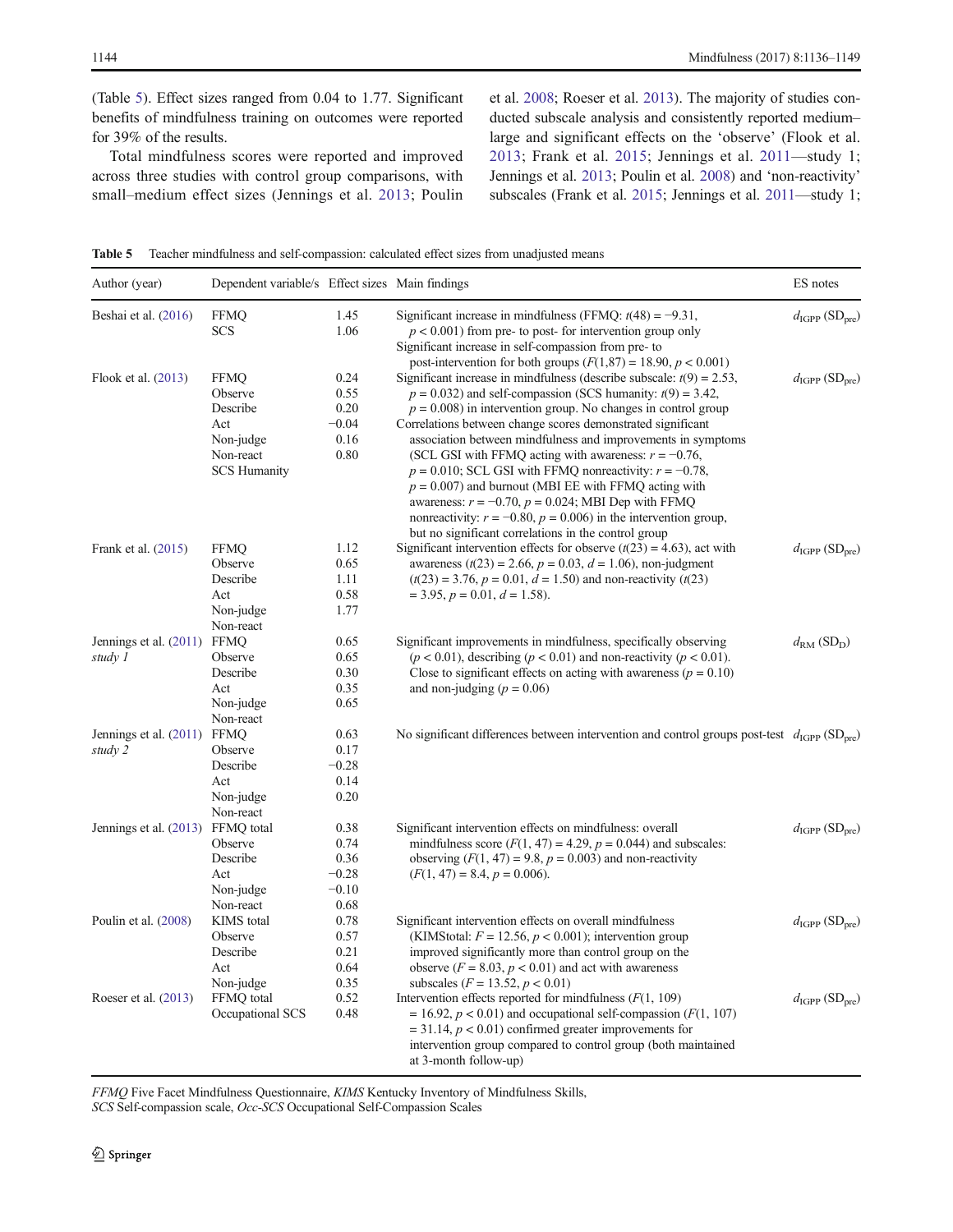Jennings et al. 2013). Further significant changes were reported for medium effects on 'describe' (Flook et al. 2013; Jennings et al. 2011—study 1) and medium–large effects on 'act with awareness' (Frank et al. 2015; Poulin et al. 2008). Although findings were not conclusive across the studies, there was some promising evidence that the ability of teachers to be mindful increased post-MBI.

Three studies assessed self-compassion. Beshai et al. (2016) and Flook et al. (2013) reported large and significant effects on self-compassion. Roeser et al. (2013) adapted the SCS to assess teachers' tendency to have compassion toward themselves as teachers; a medium and significant change was reported for the intervention group compared to the control group.

Three studies reported qualitative data that indicated consistent changes in mindfulness, as described by participating teachers. Teachers attributed an increased awareness of their sensory input (Napoli 2004), bodily states and their physical and emotional health (Schussler et al. 2016) to the MBI. Furthermore, teachers consistently reported the use of mindfulness in their personal lives, including the use of practices to ameliorate stress (Napoli 2004; Schussler et al. 2016). Taylor et al. (2016) reported that teachers were more compassionate toward themselves, citing increased awareness of the need for self-care and permission to do this.

#### **Discussion**

This review has examined the current evidence for the effects of MBIs on stress, emotion regulation and self-efficacy. The present review of evidence informs a proposed model of reduced teacher stress resulting from a MBI (Fig. 1). Through participation in mindfulness training, an individual may see gains in mindfulness (e.g. decentering, regulation of attention) and self-compassion (Hölzel et al. 2011) that lead to more effective emotion regulation strategies (Chiesa, Serretti, & Jakobsen 2013) and increased professional self-efficacy (Neff et al. 2005) and ultimately reduced stress (e.g. Carmody and Baer 2009; De Vibe et al. 2012). Importantly, within this model, there is a reciprocal interaction between increased self-efficacy and emotion regulation, as enhanced teacher self-efficacy increases effective emotion regulation and appraisal of effective regulation of affect (in a teaching

context) enhances a sense of teaching efficacy (Bandura et al. 2003). Although the studies reviewed were not designed to directly test this model and as such the full model was not tested in this review, there is some support for gains in emotion regulation and reduced teacher stress following the MBIs. In addition, around a third of the increases shown in trait mindfulness and self-compassion were significant with variable effect sizes.

From the evidence reported across the 13 eligible studies, it is possible to conclude that MBIs for teachers show most promise for the proposed intermediary effect of emotion regulation. Effect sizes for emotion regulation tended to be larger with more of them showing statistical significance, although effects varied according to the measures used. Furthermore, qualitative data from teachers also demonstrated that the aspect of MBIs most commonly rated as helpful related to emotion awareness, recognition and understanding (Schussler et al. 2016; Taylor et al. 2016). Emotion regulation is proposed to be a key contributing factor toward teacher SEC (Jennings and Greenberg 2009); thus, the observed improvements in emotion regulation as a result of participating in a MBI would theoretically improve a teacher's overall SEC. Jennings and Greenberg highlight the cascading benefits of improved teacher SEC for the classroom environment, and individual pupil wellbeing. However, none of the studies reviewed reported comparisons of emotion regulation at their chosen follow-up points (the longest of which was 3 months) making it difficult to ascertain lasting effects. Furthermore, there was a lack of data on the hypothesised cascading effects of mindful teachers in the classroom and on pupil outcomes. Long-term studies are therefore needed to assess changes in teacher effectiveness, classroom climate and pupil relationships.

Across studies, there was nascent promise for application of MBIs for reducing physical and psychological symptoms of stress, including burnout. Effect sizes were variable and the significance of results was inconsistent across studies. However, the greatest proportion of significant findings was for outcomes relating to teachers' perceived stress. It may be that a distinction between perceived stress and subsequent distress (e.g. anxiety, depression, burnout) is necessary when studying the effects of MBIs in occupational settings. MBIs in occupational settings may be more fruitful in reducing stress, and thereby possibly preventing subsequent distress, rather

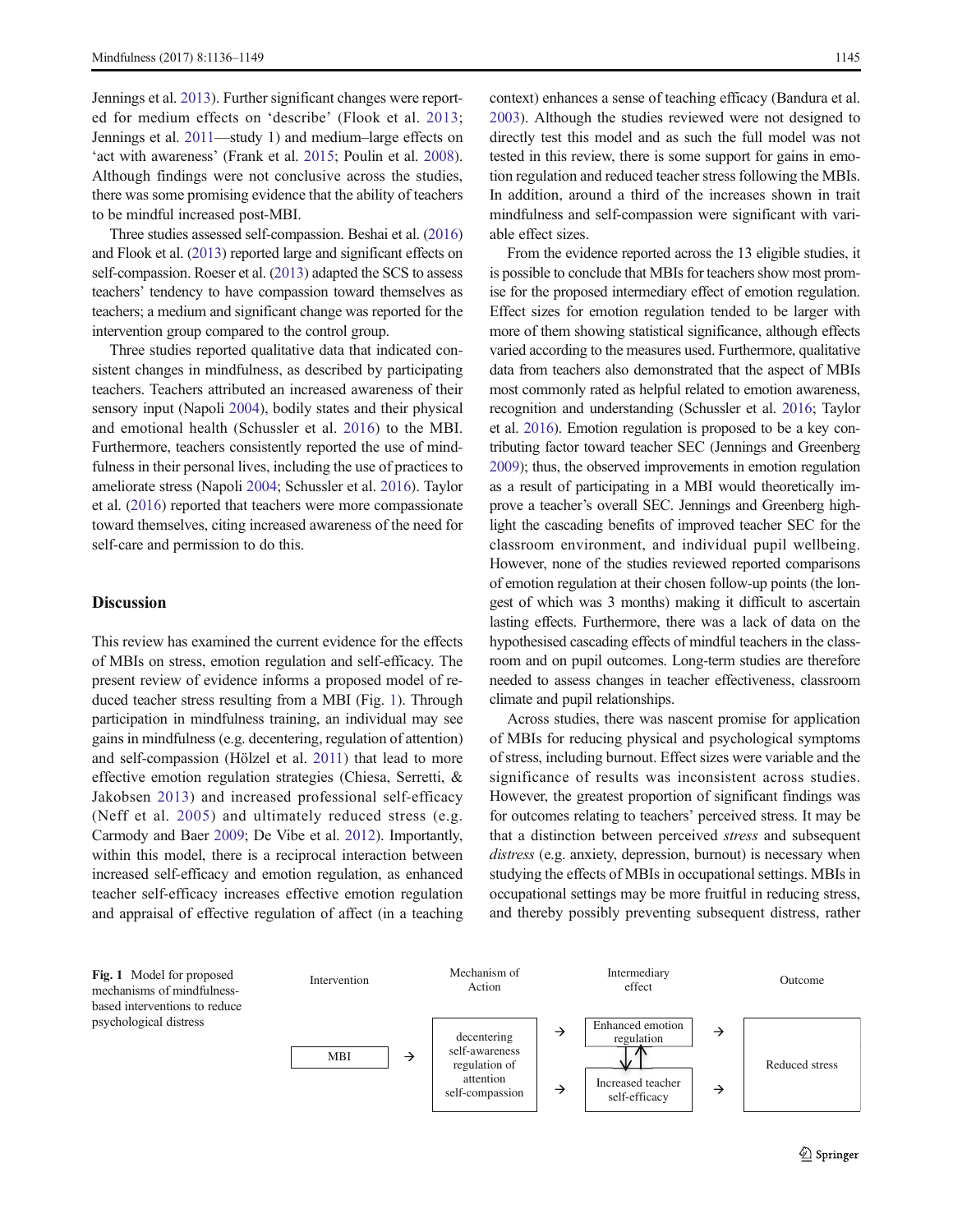than reduced current symptoms of distress. This proposal is consistent with the largest effects on emotion regulation, as a possible intermediary effect in reducing or preventing stress in the longer term. Longer follow-up and prospective studies are required to confirm these proposed preventative effects.

The inconsistency in findings about the impact of MBIs on psychological outcomes across studies could be due to intervention as well as methodological differences. There was a heterogeneous approach to delivering MBIs across the studies reviewed. It is beyond the scope of this review, and the stage of the evidence, to provide a detailed consideration of the content and theoretical underpinnings between the MBIs employed across studies; however, it is important to note the heterogeneity in terms of aims, content, duration and mode of delivery. The SMART-in-Education and CARE programmes include specific instruction on emotion management skills. Therefore, it is difficult to conclude whether the significant effects observed in the studies utilising these programmes are due to the mindfulness components of the course or taught elements on emotion regulation. It is possible that the effects of mindfulness training are enhanced when coupled with additional techniques, and the effectiveness of embedding mindfulness training alongside other stress reduction techniques for teachers merits investigation. Some studies reported that the mindfulness component of the intervention was adapted for teachers (Flook et al. 2013), whereas others were not (Gold et al. 2010). Based on current evidence, it is difficult to determine if tailoring for teachers promotes better outcomes. For example, the CARE intervention is highly tailored, yet did not consistently improve teacher self-efficacy across three studies (Jennings et al. 2011, 2013). In contrast, mindfulness-based wellness education (MBWE) has only minor adaptations for teachers and was associated with significant changes in selfefficacy (Poulin et al. 2008). These nuances in the design of the mindfulness programme are likely to have an impact on how effective the course is, and thus the outcomes reported. As the evidence base grows, it will be important to consider the effective components of MBIs for teachers.

Quantitative and qualitative data reported across studies suggest an improvement in teachers' ability to be mindful, which indicates successful manipulation effects of the MBIs. However, in line with the broader work on MBIs, there is a need to better understand and isolate the mechanisms of change associated with participation in these interventions (Garland et al. 2011; Holzel et al. 2011). For example, group support is known to reduce work-based stress (Michie and Williams 2003) and is likely to be an important feature of the MBI experience (e.g. Irving, et al. 2014). Future research should focus on separating the effects of group attendance and intervention-specific effects by comparison with active group controls.

Overall, the body of literature reviewed demonstrated a number of limitations that need to be addressed in future research, including small sample sizes, insufficient statistical power and the absence of active controls. Where MBIs have been compared to an active control intervention for health care professionals, no significant differences were observed between groups, with each reporting greater relaxation and life satisfaction (Poulin et al. 2008), demonstrating the importance of this experimental control. As can be the case in intervention studies, teachers in the reviewed studies were not blind to the intervention aim and were also self-selecting. This is routine in psychological interventions (and in MBIs) where the readiness for intervention, and the personal decision to engage, is deemed important to outcomes as well as reflecting ethical practice (Lyubomirsky et al. 2011; Seligman et al. 2006; Seligman et al. 2005). It is unknown whether referring teachers to MBIs, or delivering them wholesale to a school staff, would be an effective, preventative approach to stress management.

Finally, only three studies reported fidelity checks (Benn et al. 2012; Jennings et al. 2013; Roeser et al. 2013). Checks of fidelity can be helpful for ensuring that reported effects result from the application of specific interventions and not other extraneous variables (Horner et al. 2006).

# Limitations of Review

The search strategy utilised in the current review may have introduced bias in study selection. Namely, the search identified studies which were conducted in developed, Englishspeaking countries (mostly in the USA), which limits the robustness and generalisability of the conclusions. However, the small number of studies reflects the infancy of research into mindfulness for teachers. Research on mindfulness in school settings is sparse and has tended to focus on the implementation and effects of mindfulness with school pupils. There are a greater number of studies that have investigated the occupation-related effects of MBIs for health professions with positive results (e.g. Escuriex and Labbé 2011).

As the search was based on electronic sources, grey/unpublished literature was not included, which may have resulted in some relevant studies being missed. In addition, publication bias is left unknown. Publication bias refers to the reduced likelihood that small studies with low or opposite effects will be published, due to either non-submission for publication or rejection at the review stage, whilst small studies with very high effect sizes are more likely to be published. Although some reviews detect small publication biases (e.g. Eberth and Sedlmeier's (2012) meta-analysis of mindfulness meditation vs MBSR), most major reviews of MBIs indicate that publication bias is unlikely to be having any meaningful impact on effect sizes (De Vibe et al. 2012; Khoury et al. 2013; Piet and Hougaard 2011). These observations, together with the current interest in mindfulness in education, make it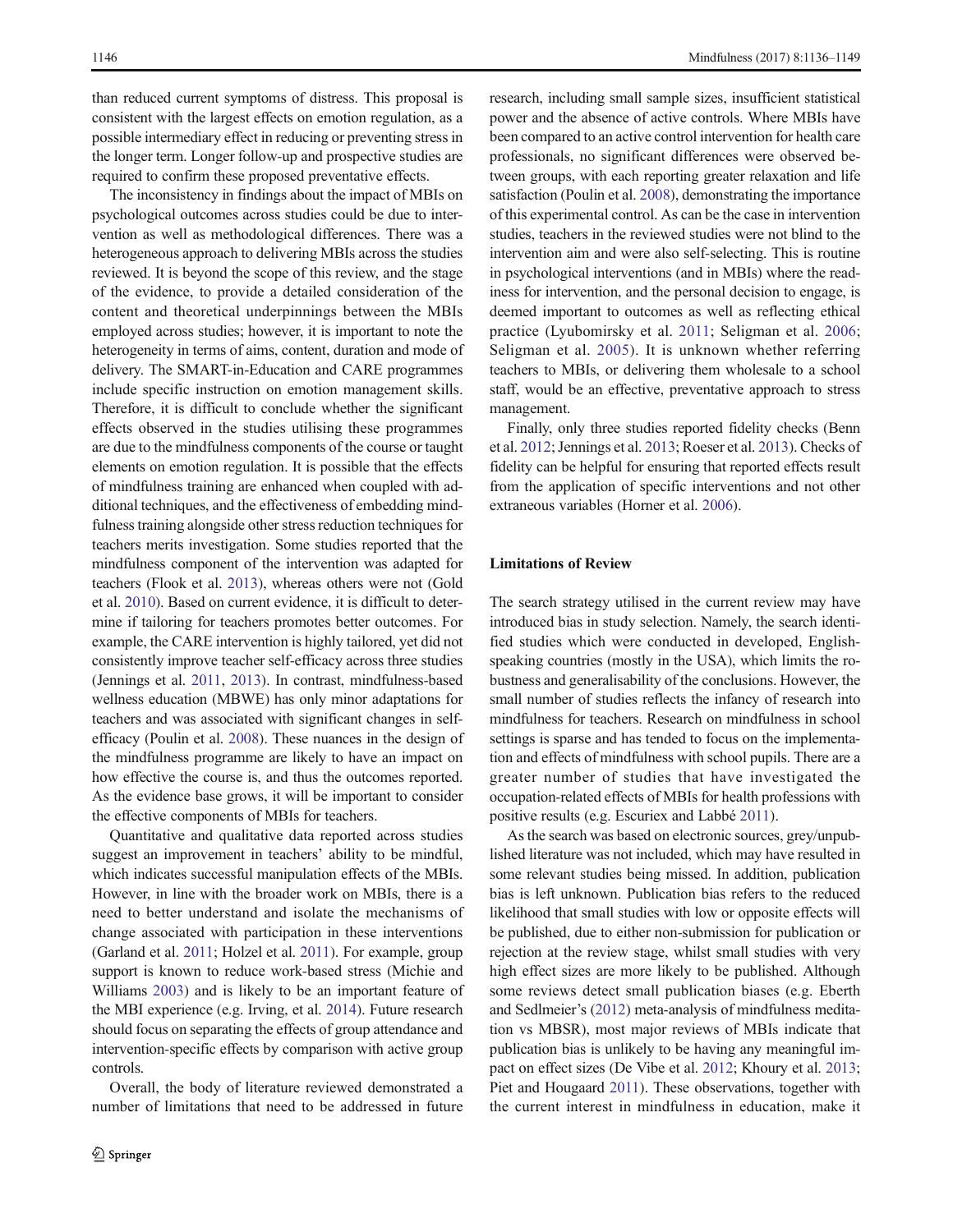unlikely that publication bias has affected our identified effect sizes.

#### Recommendations for Research and Practice

There are a number of potential barriers to introducing mindfulness to teachers. Firstly, the potential participants and their senior leadership team (SLT) need to be confident that a MBI has good potential to be helpful to teachers. Currently, there is only limited evidence of its benefit to the profession for managing stress. Current implementation models in the UK include wholesale provision to staff, with an opt-in approach. However, it may be too exposing or uncomfortable for staff from any one school to talk about their workplace stress together, given that some stress originates from work relationships and leadership decisions. There may also be concerns that offering an individual-level approach to stress management removes responsibility from organisations to protect employees from stress via workload management. However, not everyone is equally resourced to manage normative stress, stress is not equally distributed, and not all stress is workload related. Thus, offering a MBI as a way to support teachers may be appropriate, alongside a continued responsibility of employers to support a healthy work environment for their staff. The cost of delivering MBIs may be prohibitive for some schools. Some councils in England are supporting the delivering of MBIs to schools for free, although these represent highly localised provision (e.g. https://www.blackpool.gov.uk/News/2014/July/ 500k-to-boost-resilience-in-Blackpools-young-people. aspx). Furthermore, whilst several studies have identified the cost-effectiveness of MBIs for health outcomes in clinical and non-clinical populations (e.g. Kuyken et al. 2015), we do not yet understand the return on investment in school settings.

Finally, the current lack of convincing evidence of the positive effects of teacher MBIs on teaching and pupil outcomes may reduce the attraction of MBIs to schools. School priorities are academic performance, and as yet, there have been no large-scale, rigorous studies that show a strong relationship between mindfulness training for either teachers or pupils and attainment outcomes. However, there is increasing interest in how mindfulness might be delivered as a whole school approach to support a school climate that is conducive to staff and pupil selfawareness, other-awareness and wellbeing, with a view that these changes would indirectly facilitate academic engagement and performance.

There is a need to grow the evidence base for the effectiveness of MBIs with teachers and more comprehensive explorations of where those effects can be identified, for whom and under what conditions. It would be useful for future studies to aim for a more systematic approach focusing on robust research designs to address the limitations identified in this review. In particular, we recommend that future studies utilise theoretical frameworks as a basis of design, and testing specific hypotheses regarding the effects of MBIs for teachers. For example, the model of teacher stress proposed herewith could be tested through the inclusion of measures of identified mechanisms of change (mindfulness, self-compassion) and intermediary effects (teacher self-efficacy, emotion regulation) on stress (self-reported stress, burnout). Future studies will ideally include randomised controlled trials with both active and 'business-as-usual' control groups, with longer-term follow-ups. Consensus on outcome measures, including objective measures (e.g. absences from work, retention in the profession), would aid comparison across studies and allow wider conclusions to be drawn about effectiveness. If the benefits of MBIs can be robustly demonstrated for teachers, the impact on their pupils should then be ascertained. Again, utilising a theoretical framework will provide direction in terms of hypothesised effects. Jennings and Greenberg's model of the socioemotional classroom highlights specific direct and indirect effects that can result from improved teacher wellbeing. These ultimately can result in measurable benefits to students' social, emotional and academic outcomes via intermediary changes observable in the classroom, such as improved teacher–student relationships.

Acknowledgements This work was in part funded by the White Rose University Consortium, UK.

Author Contributions LME contributed to the design and execution of the study, conducted the analyses and wrote the paper. AL contributed to the design and execution of the study, conducted initial searches and wrote part of the paper. KH conducted systematic searches and quality assessment ratings and collaborated in the editing of the final manuscript. GR contributed to the design of the study and collaborated in the writing and editing of the final manuscript. PH contributed to the design of the study and collaborated in the writing and editing of the final manuscript. SHJ contributed to the design of the study, assisted in reviewing papers and collaborated in the writing and editing of the final manuscript.

#### Compliance with Ethical Standards

Ethical Standards This article does not contain any studies with human participants or animals performed by any of the authors.

Conflict of Interest The authors declare that they have no conflict of interest.

Open Access This article is distributed under the terms of the Creative Commons Attribution 4.0 International License (http:// creativecommons.org/licenses/by/4.0/), which permits unrestricted use, distribution, and reproduction in any medium, provided you give appropriate credit to the original author(s) and the source, provide a link to the Creative Commons license, and indicate if changes were made.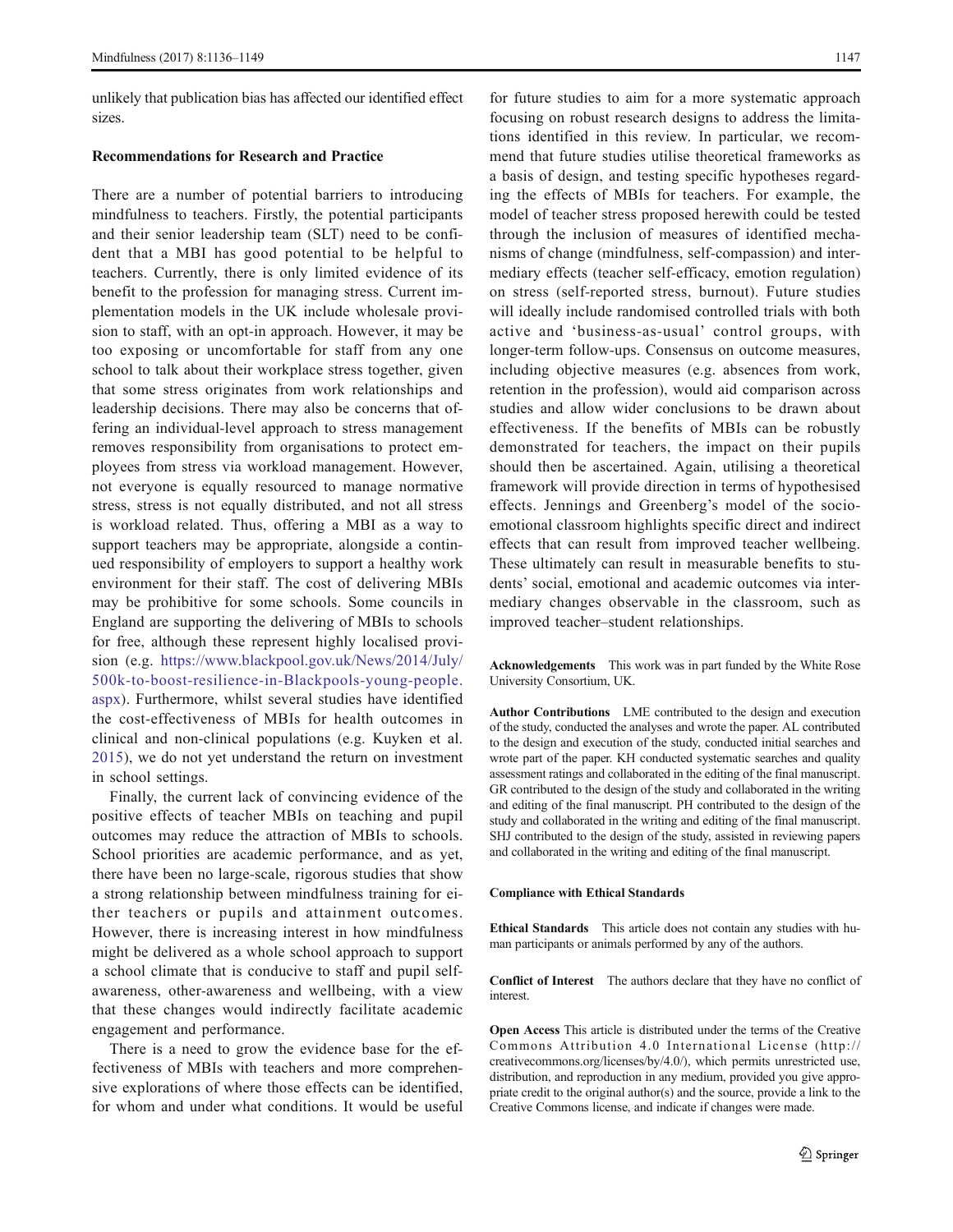#### References

- Albrecht, N. J., Albrecht, P. M., & Cohen, M. (2012). Mindfully teaching in the classroom: a literature review. Australian Journal of Teacher Education, 37, 1–14.
- Association of Teachers and Lecturers (2015). https://www.atl.org.uk/ media-office/media-archive/New-teachers-already-demotivatedabout-teaching-at-the-start-of-their-careers.asp.
- Bandura, A. (1992). Exercise of personal agency through the self-efficacy mechanisms. In R. Schwarzer (Ed.), Self-efficacy: thought control of action. Washington, DC: Hemisphere.
- Bandura, A., Caprara, G. V., Barbaranelli, C., Gerbino, M., & Pastorelli, C. (2003). Role of affective self-regulatory efficacy in diverse spheres of psychosocial functioning. Child Development, 74, 769– 782.
- Beltman, S., Mansfield, C., & Price, A. (2011). Thriving not just surviving: a review of research on teacher resilience. Educational Research Review, 6, 185–207. doi:10.1016/j.edurev.2011.09.001.
- Benn, R., Akiva, T., Arel, S., & Roeser, R. W. (2012). Mindfulness training effects for parents and educators of children with special needs. Developmental Psychology, 48, 1476–1487. doi:10.1037/ a0027537.
- Beshai, S., McAlpine, L., Weare, K., & Kuyken, K. (2016). A nonrandomised feasibility trial assessing the efficacy of a mindfulnessbased intervention for teachers to reduce stress and improve wellbeing. Mindfulness, 7, 198–208. doi:10.1007/s12671-015-0436-1.
- Bishop, S. R., Lau, M., Shapiro, S., Carlson, L., Anderson, N. D., Carmody, J., & Devins, G. (2004). Mindfulness: a proposed operational definition. Clinical Psychology: Science and Practice, 11, 230–241. doi:10.1093/clipsy/bph077.
- Bricheno, P., Brown, S., & Lubansky, R. (2009). Teacher wellbeing: a review of the evidence. London: Teacher Support Network.
- Caprara, G. V., Barbaranelli, C., Steca, P., & Malone, P. S. (2006). Teachers' self-efficacy beliefs as determinants of job satisfaction and students' academic achievement: a study at the school level. Journal of School Psychology, 44, 473–490. doi:10.1016/j.jsp. 2006.09.001.
- Carmody, J., & Baer, R. A. (2009). How long does a mindfulness-based stress reduction program need to be? A review of class contact hours and effect sizes for psychological distress. Journal of Clinical Psychology, 65, 627–638. doi:10.1002/jclp.20555.
- Chan, D. W. (2004). Perceived emotional intelligence and self-efficacy among Chinese secondary school teachers in Hong Kong. Personality and Individual Differences, 36, 1781–1795. doi:10. 1016/j.paid.2003.07.007.
- Chan, D. W. (2006). Emotional intelligence and components of burnout among Chinese secondary school teachers in Hong Kong. Teaching and Teacher Education, 22, 1042–1054. doi:10.1016/j.tate.2006.04. 005.
- Chiesa, A., Serretti, A., & Jakobsen, J. C. (2013). Mindfulness: top-down or bottom-up emotion regulation strategy? Clinical Psychology Review, 33, 82–96. doi:10.1016/j.cpr.2012.10.006.
- Cohen, J. (1988). Statistical power analysis for the behavioral sciences (2nd ed.). Hillsdale, NJ: Lawrence Earlbaum Associates.
- Cole, P. M., Martin, S. E., & Dennis, T. A. (2004). Emotion regulation as a scientific construct: methodological challenges and directions for child development research. Child Development, 75, 317–333. doi: 10.1111/j.1467-8624.2004.00673.x.
- Darling-Hammond, L. (2001). Constructing 21st-century teacher education. Journal of Teacher Education, 57, 1–15. doi:10.1177/ 0022487105285962.
- De Vibe, M., Bjørndal, A., Tipton, E., Hammerstrøm, K. T., & Kowalski, K. (2012). Mindfulness-based stress reduction (MBSR) for improving health, quality of life and social functioning in adults. Campbell Systematic Reviews, 3. doi:10.4073/csr.2012.3.
- Derogatis, L. R. (1994). SCL-90-R (Symptom Checklist-90-R): administration, scoring, and procedures manual. Minnetonka, MN: National Computer Systems.
- Eberth, J., & Sedlmeier, P. (2012). The effects of mindfulness meditation: a meta-analysis. Mindfulness, 3, 174–189. doi:10.1007/s12671-012- 0101-x.
- Escuriex, B. F., & Labbé, E. E. (2011). Health care providers' mindfulness and treatment outcomes: a critical review of the research literature. Mindfulness, 2, 242–253. doi:10.1007/s12671-011-0068-z.
- Flook, L., Goldberg, S. B., Pinger, L., Bonus, K., & Davidson, R. J. (2013). Mindfulness for teachers: a pilot study to assess effects on stress, burnout, and teaching efficacy. Mind, Brain, and Education, 7, 182–195. doi:10.1111/mbe.12026.
- Frank, J. L., Reibel, D., Broderick, P., Cantrell, T., & Metz, S. (2015). The effectiveness of mindfulness-based stress reduction on educator stress and well-being: results from a pilot study. Mindfulness, 6, 208–216. doi:10.1007/s12671-013-0246-2.
- Garland, E. L., Gaylord, S. A., & Fredrickson, B. L. (2011). Positive reappraisal coping mediates the stress-reductive effect of mindfulness: an upward spiral process. Mindfulness, 2, 59–67. doi:10.1007/ s12671-011-0043-8.
- Gold, E., Smith, A., Hopper, I., Herne, D., Tansey, G., & Hulland, C. (2010). Mindfulness-based stress reduction (MBSR) for primary school teachers. Journal of Child and Family Studies, 19, 184-189. doi:10.1007/s10826-009-9344-0.
- Gross, J. J., & John, O. P. (2003). Individual differences in two emotion regulation processes: implications for affect, relationships and wellbeing. Journal of Personality and Social Psychology, 85, 348–362.
- Gross, J. J., & Thompson, R. A. (2007). Emotion regulation: conceptual foundations. In J. J. Gross (Ed.), Handbook of emotion regulation (pp. 3–24). New York: Guilford Press.
- Higgins, J.P.T., & Green, S. (Eds). (2011). Cochrane handbook for systematic reviews of interventions version 5.1.0 [updated March 2011]. The Cochrane Collaboration, Available from www. cochrane-handbook.org.
- Hölzel, B. K., Lazar, S. W., Gard, T., Schuman-Olivier, Z., Vago, D. R., & Ott, U. (2011). How does mindfulness meditation work? Proposing mechanisms of action from a conceptual and neural perspective. Perspectives on Psychological Science, 6, 537–559.
- Horner, S., Rew, L., & Torres, R. (2006). Enhancing intervention fidelity: a means of strengthening study impact. Journal for Specialists in Paediatric Nursing, 11, 80–89.
- Ingersoll, R. M. (2002). The teacher shortage: a case of wrong diagnosis and wrong prescription. National Association of Secondary School Principals Bulletin, 86, 16–31.
- Irving, J. A., Dobkin, P. L., & Park, J. (2009). Cultivating mindfulness in health care professionals: a review of empirical studies of mindfulness-based stress reduction (MBSR). Complementary Therapies in Clinical Practice, 15, 61–66. doi:10.1016/j.ctcp. 2009.01.002.
- Irving, J. A., Park-Saltzman, J., Fitzpatrick, M., Dobkin, P. L., Chen, A., & Hutchinson, T. (2014). Experiences of health care professionals enrolled in mindfulness-based medical practice: a grounded theory model. Mindfulness, 5, 60–71.
- Jennings, P. A., & Greenberg, M. T. (2009). The prosocial classroom: teacher social and emotional competence in relation to student and classroom outcomes. Review of Educational Research, 79, 491– 525. doi:10.3102/00346543083256.
- Jennings, P. A., Snowberg, K. E., Coccia, M. A., & Greenberg, M. T. (2011). Improving classroom learning environments by cultivating awareness and resilience in education (CARE): results of two pilot studies. Journal of Classroom Interaction, 46, 37–48.
- Jennings, P. A., Frank, J. L., Snowberg, K. E., Coccia, M. A., & Greenberg, M. T. (2013). Improving classroom learning environments by cultivating awareness and resilience in education